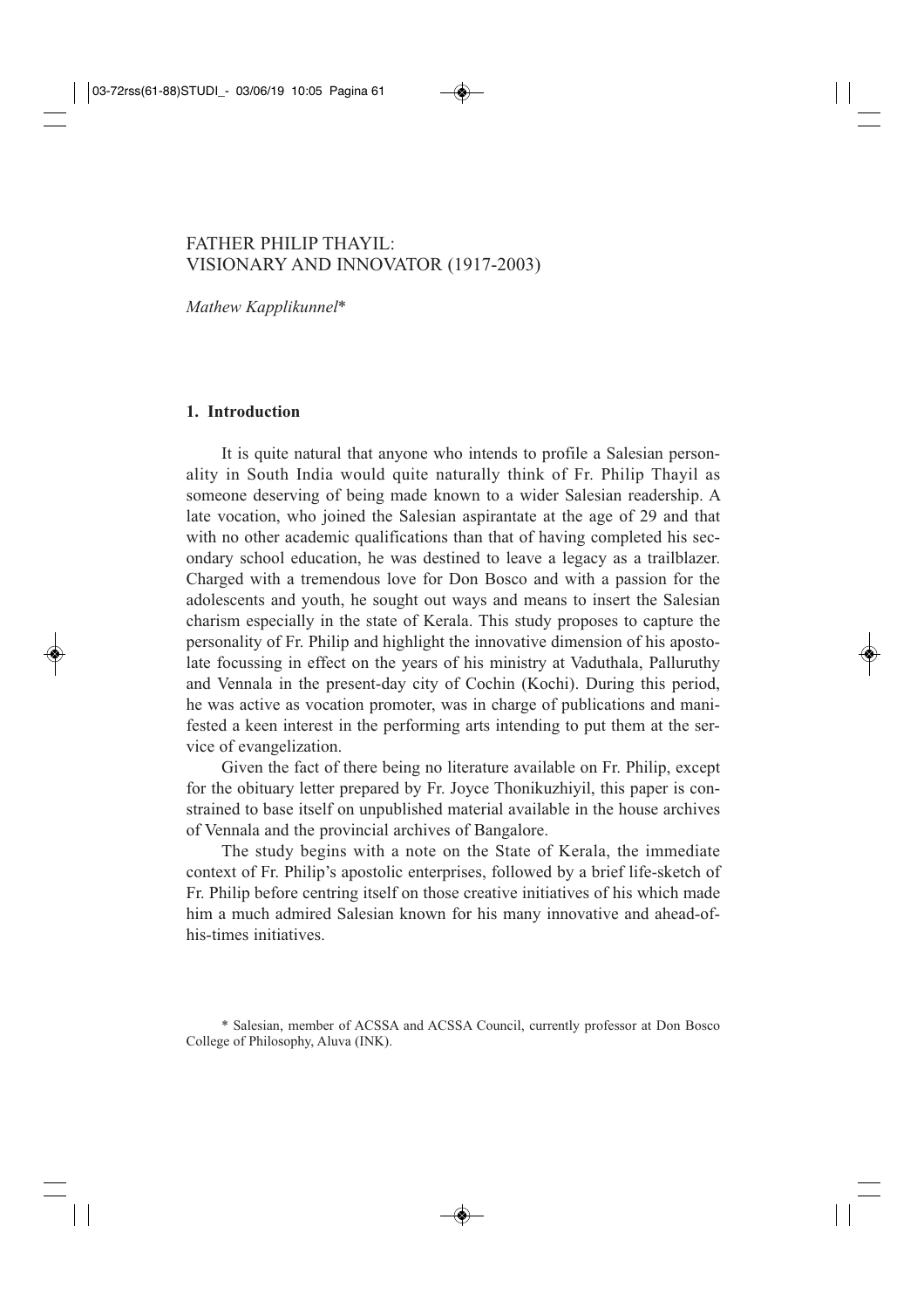### **2. Kerala History, Society and Culture**

### 2.1. *History*

Kerala (*Keralam* in the regional language) is one of the 29 Indian states and is situated on the South-Western Coast of India, which in the Western literature was for long referred to as *Malabar*. Spread over 38,863 square km, Kerala is the twenty-second largest Indian state by area, and the thirteenth largest by population having 33 million inhabitants<sup>1</sup>.

The people of Kerala are known as *Malayalees* or Keralites. "Malayalam", the native language, has its origin from the words *mala* meaning mountain and *alam* meaning land or locality. Hence, the term *Malayali* refers to the people living in the mountain regions in the South West of India with Malayalam as their mother-tongue<sup>2</sup>.

At the time of the Indian Independence Movement, there were two major princely states in what is Kerala today – the Travancore (Thiruvithamkur) State and the Kingdom of Cochin. They joined the Union of India after India gained independence in 1947.

The two states were merged to form Travancore-Cochin (Thiru-Kochi) in 1949, and on 1st January 1950 the State of Travancore-Cochin became a federal state in the Indian Union.

After the States Reorganization Act on 1st November 1956 the modernday state of Kerala was formed by the merger of the Travancore-Cochin state (excluding the four southern taluks) with the Malabar district and Kasargod taluk of the South Canara district of the erstwhile Madras Presidency3.

### 2.2. *Society*

Kerala society was highly caste-ridden and was dominated by the upper castes. The caste system and the untouchability associated with it<sup>4</sup> were intro-

<sup>1</sup> Cf *https://en.wikipedia.org/wiki/Malayali*, accessed on 7 March 2019; William A. NOBLE, *Kerala*@*https://www.britannica.com/place/Kerala*, accessed on 5 March 2019.

<sup>2</sup> "Malayalam" originally referred to the land ruled by the Tamil kings of the Chera dynasty, and only later became the name of the language. Cf *https://en.wikipedia.org/wiki/Malayalam*, accessed on 9 March 2019.

<sup>3</sup> Cf A. Sreedhara MENON, *A Survey of Kerala History.* Madras, S. Viswanathan Printers and Publishers 1984, pp. 301-311; *http://www.universityofcalicut.info/SDE/VISem\_formation\_of\_kerala\_society\_and\_culture.pdf*, p. 5, accessed on 6 March 2019.

<sup>4</sup> Various deprivations and prohibitions imposed on the lower castes by the higher ones.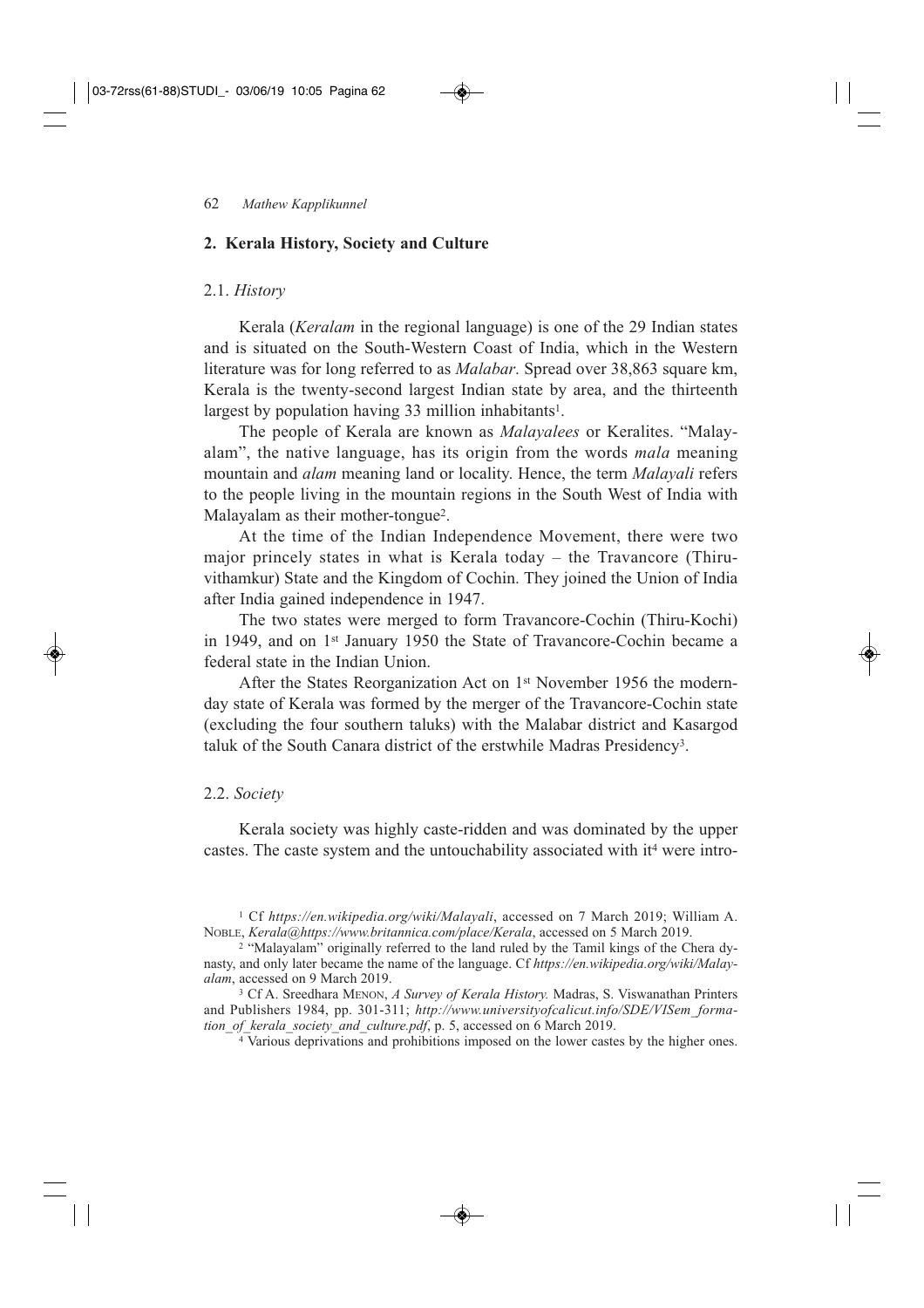duced in Kerala with the advent of the Namboodiris (Brahmins)<sup>5</sup>. By about the VIII century a chain of Brahmin settlements, with a large number of them in Central Kerala, had come up in the state<sup>6</sup>. This led to a deep chasm between the high and low castes with the latter being denied entry into the temples and having to live with a series of oppressive taxes and cesses with the former having the monopoly of land ownership7. It is generally believed, that the caste system as practised in Kerala was the most oppressive form in the whole of India8.

However, the late XIX and the early XX centuries witnessed the emergence of powerful social reform movements in Kerala. These movements were indigenous in origin and led by individual reformers, who stemmed from the low as well as the high castes and were inspired by religious leaders, scholars, writers and journalists<sup>9</sup>.

These reformers revolted against Brahmin ascendancy, worked for the abolition of the caste system and campaigned for the eradication of untouchability. They advocated reforms among the untouchables, worked for the uplifting of the depressed classes and promoted inter-caste marriages and intercaste dining in an effort to counter the inequalities inherent in the caste system<sup>10</sup>.

The fight for social equality paved the way for the Temple Entry Movement and anti-untouchability agitation centred around the Vaikom and Guruvayoor temples. The Temple Entry Proclamation of Sri Chithira Thirunal, the Maharaja of Thiruvitamkur, on 12<sup>th</sup> November 1936, which permitted temple

<sup>5</sup> *Ibid*. Untouchables are those belonging to lower castes who suffer from various disabilities in every walk of life – social, religious, economic and political – many of which were traditionally prescribed and socially enforced by the higher castes. Cf Issac CHANIKKAMANNIL, *Untouchables in Kerala*@*http://shodhganga.inflibnet.ac.in/bitstream/10603/498/7/07\_chapter %202.pdf*, pp. 20-22, accessed on 10 March 2019. The entire paper is an eyeopener to the extent and nature of the deplorable conditions to which the untouchables were subjected. The Shodhganga@inflibnet is a reservoir of Indian theses, providing a platform for research students to deposit their Ph.D. theses and make them available to the entire scholarly community.

<sup>6</sup> Cf *https://en.wikipedia.org/wiki/History\_of\_Kerala,* accessed on 5 March 2019; T. K. GANGADHARAN, *Evolution of Kerala History and Culture*. Calicut, Calicut University Central Co-Operative Stores Ltd. [s.d.], pp. 92-96, 134-137.

<sup>7</sup> Cf *Ibid*., pp. 184-189; A. S. MENON, *A Survey of Kerala History...*, pp. 317-321.

<sup>8</sup> According to Kerala tradition, Dalits (outcastes or casteless) were forced to maintain a distance of 64 feet from the *Savarnas* (caste people) as they were thought to pollute them. Other low castes were forbidden within distances of 72 feet, 32 feet or 24 feet from the *Savarnas.* Cf *http://www.universityofcalicut.info/SDE/VIsem\_formation\_of\_kerala\_society\_ and\_culture.pdf*, pp. 110-117, accessed on 6 March 2019.

<sup>9</sup> Cf I. CHANIKKAMANNIL, *Untouchables in Kerala...*, p. 88.

<sup>10</sup> Cf T. K. GANGADHARAN, *Evolution of Kerala History and Culture...*, pp. 287-301.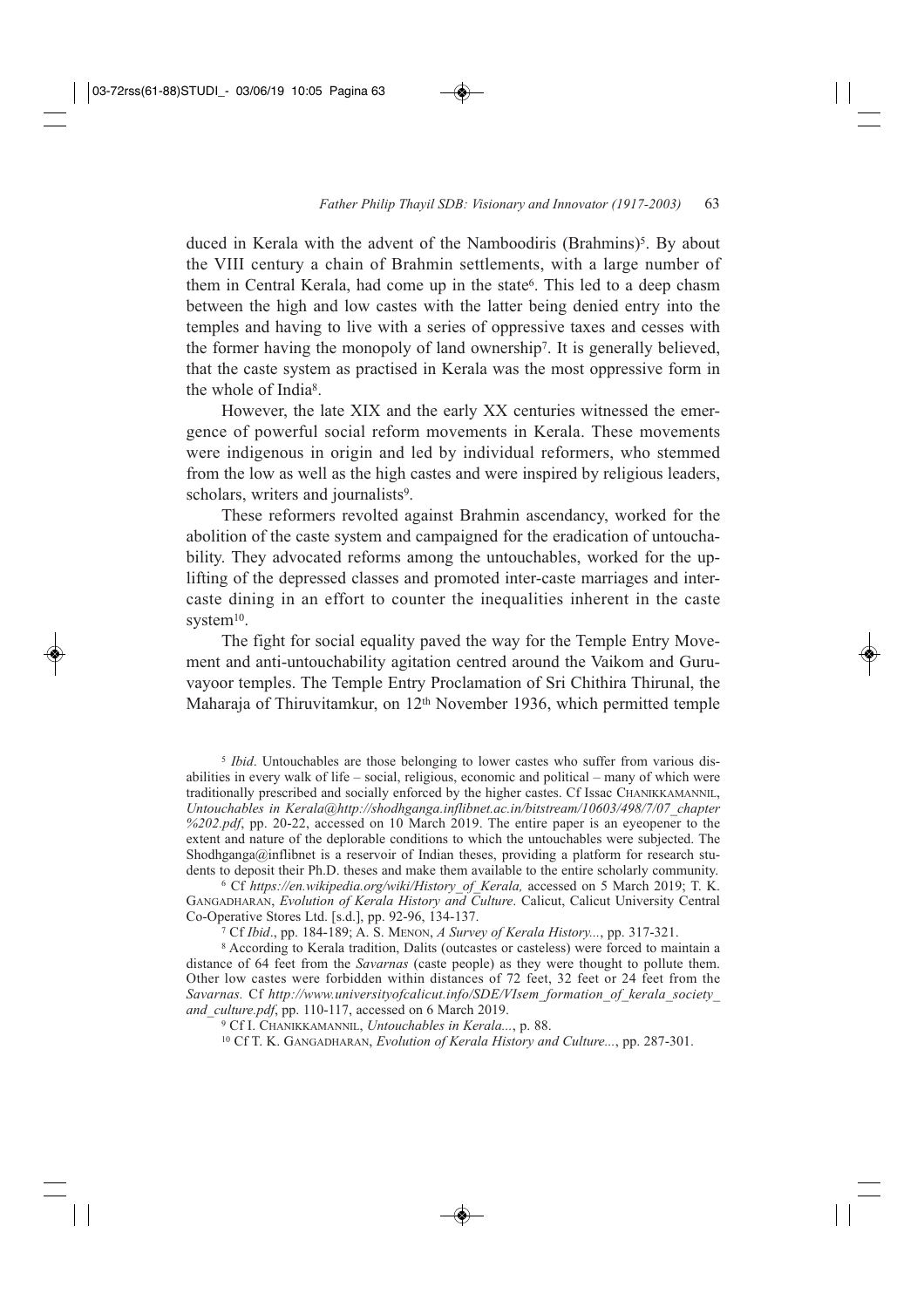entry to the *Avarnas* (those who do not belong to the four major castes), was the crowning achievement of the movement. These reform movements in the early decades of the XX century changed the course of the socio-religious history of Kerala and put an end to the system of untouchability in South Kerala<sup>11</sup>.

## 2.3. *Communism in Kerala*

The advance of the Left movement in Kerala is a subject that is of utmost importance and great interest to the cause of its social progress. The Communist Movement in India emerged out of the struggle for national liberation and for the introduction of political, economic and social reforms, by the Congress party led by Mahatma Gandhi. However, the communist elements gradually shifted their ideological commitment to Marxism-Leninism and disseminated it among workers, peasants, students and intellectuals, thus laying the organizational foundation for the future communist party. Through study classes and pamphleteering, the members spread the party ideology among the young and eventually won them over to the movement. The humanitarian programmes organized by the party for the peasants, the workingclasses and their families which included providing medical aid, tending their sick and ailing, helping them to get loans, fighting for their causes and protecting them from petty official oppression helped to bring over prospective members into the party fold<sup>12</sup>.

The high rate of literacy in Kerala did not fail to nurture a general interest in reading and shaping opinions. The politically charged ambience created also through party propaganda, chronic unemployment among the educated, intense population pressure on land and the lack of industrial enterprises to relieve that pressure – all constituted a fertile soil for the growth of communism. All these factors led, in 1957, to the election of the first communist government anywhere in the world<sup>13</sup>. The inherent atheism of the communist movement could not but also have an impact on the Church and its mission of evangelization and catechesis.

<sup>11</sup> Cf *http://shodhganga.inflibnet.ac.in/bitstream/10603/498/7/07\_chapter%202.pdf*, accessed on 8 March 2019; T. K. GANGADHARAN, *Evolution of Kerala History and Culture...*, pp. 301-306; *http://www.universityofcalicut.info/SDE/VIsem\_formation\_of\_kerala\_society\_ and\_culture.pdf*, p. 118, accessed on 6 March 2019.

<sup>12</sup> Cf *http://shodhganga.inflibnet.ac.in/bitstream/10603/36088/7/07\_chapter1.pdf* [*Rise of Communist Movement in Kerala*], pp. 21-33, accessed on 6 March 2019.

<sup>13</sup> *Ibid*., p. 47, accessed on 6 March 2019.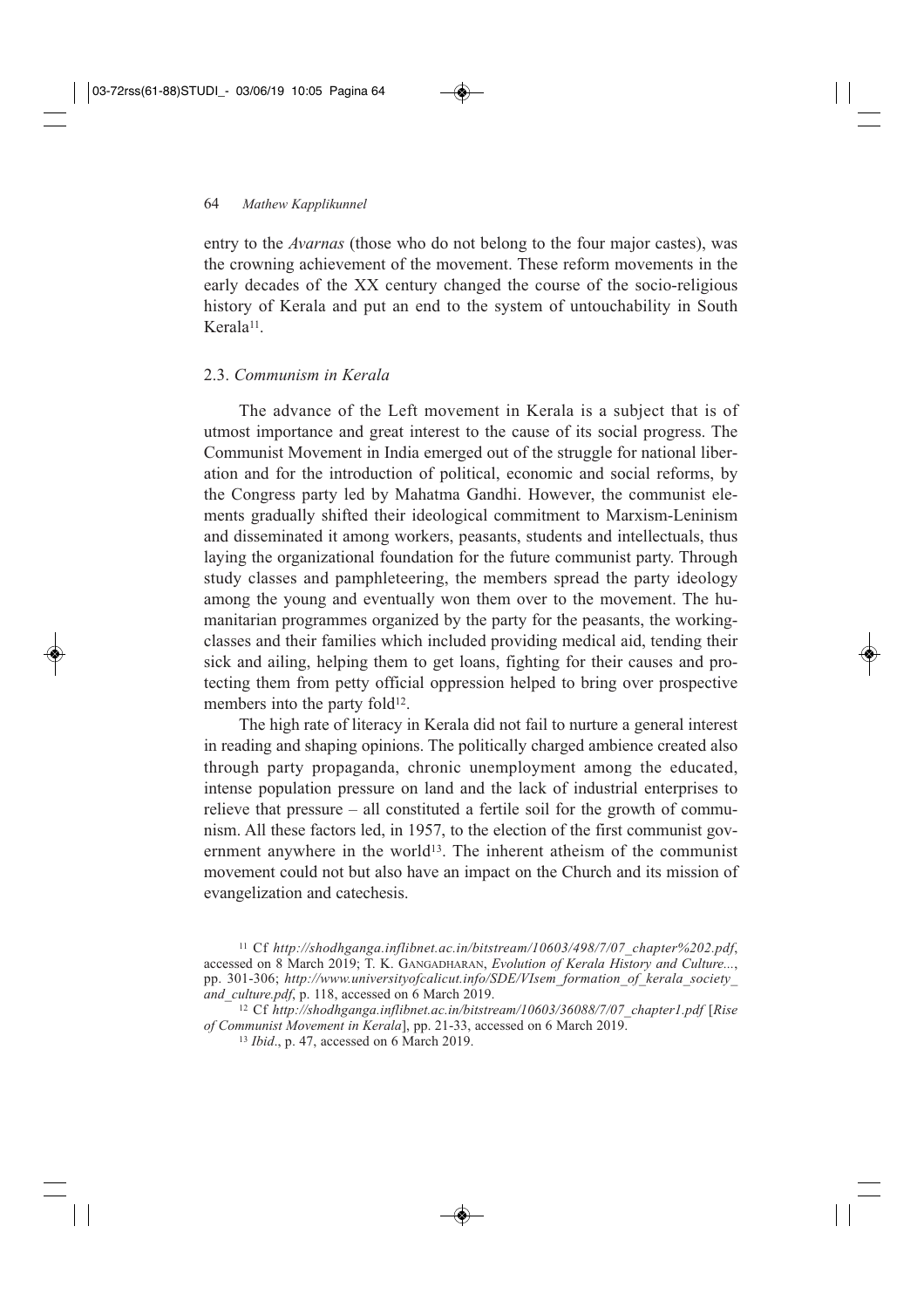### 2.4. *Performing Arts of Kerala*

Kerala is reputed for the diversity of its performing arts. These include five classical dance forms: *Kathakali, Mohiniyattam, Thullal and Krishnanattam*, which originated and developed in the temple theatres under the patronage of various royal houses during the classical period. *Kerala natanam, Thirayattam, Kaliyattam, Theyyam, Koothu and Padayani* are other dance forms associated with the temple culture of the region. Some traditional dance forms such as *Margamkali* and *Parichamuttukali* are popular among the Syrian Christians and *Chavittu nadakom* among the Latin Christians, while *Oppana* and *Duffmuttu* are distinctive of the Muslims of the state<sup>14</sup>.

Traditionally, each of these temple arts were performed only by *Ambalavasi* castes which was a generic term used for those caste groups in Kerala which rendered services in the temple. However, with the reform movements gaining in strength the caste barriers linked to the art forms became redundant15.

*Thullal*, which is of particular interest to the present study, has its origins in the classical principles of *Natya Sastra*, a treatise on art originating in the II century BCE. The word *Thullal* in the Malayalam language literally means *to jump* or *leap about*. It was popularised in the XVIII century by the legendary Malayali poet Kunchan Nambiar as an alternative to the *Chakyar koothu* which is another art form of Kerala<sup>16</sup>.

Kunchan Nambiar has immortalized himself by his *Thullal* songs. The great merit of these songs is that they were written in Malayalam, which even the common people could understand. Nambiar's songs are also distinguished by the social satire they contain and their fine sense of humour. His poems allude to several prevailing social customs and have thus a local colouring even in the midst of their Puranic themes. Nambiar was essentially a poet of realism and he used Malayalam poetry for the first time as an instrument of social change<sup>17</sup>.

*Thullal* spawned three separate versions viz., *Ottanthullal*, *Seethankan thullal* and *Parayan thullal*18. It was performed by a solo performer, with a

<sup>17</sup> Cf *http://shodhganga.inflibnet.ac.in,* accessed on 5 March *2*019, [The Traditional Arts of Kerala and their Ritualistic Aspects, p. 172.]

<sup>18</sup> *Ibid*.

<sup>14</sup> *https://en.wikipedia.org/wiki/Kerala*, accessed on 5 March 2019.

<sup>15</sup> Cf *https://en.wikipedia.org/wiki/Ambalavasi*, accessed on 17 April 2019.

<sup>16</sup> A. S. MENON, *A Survey of Kerala History...*, p. 339. The *Chakyar* is a satirist, who, using narrative, mime, wit and innuendo communicates with the audience. The communication often results in jokes, sometimes at the cost of the audience at which no one is expected to take offence. The performances are based on themes from the epics.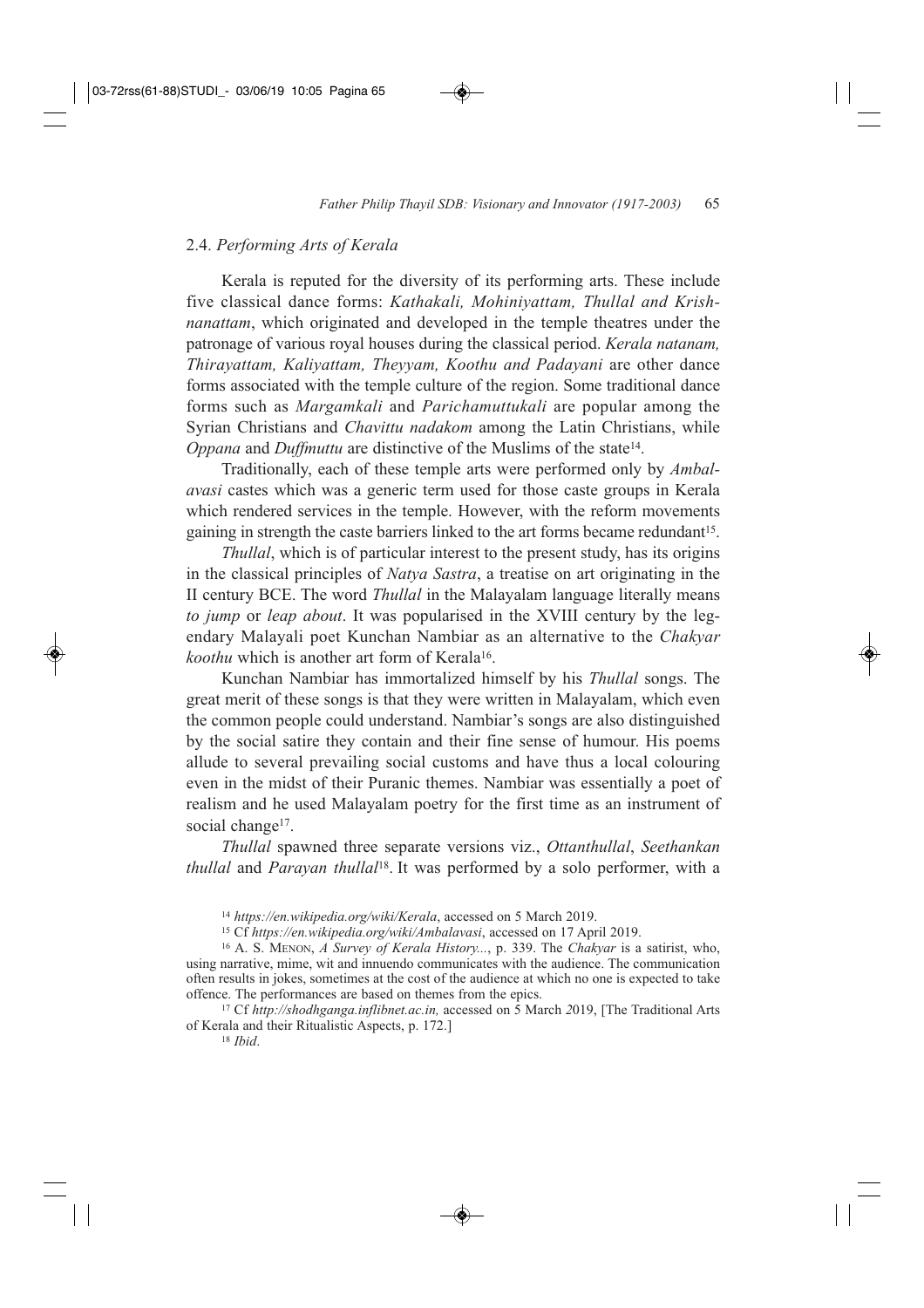colourful costume and makeup similar to that of a Kathakali artist, who acts and dances while reciting the *Thullal* lyrics. A chorus of one artist or more repeats each sentence as it is completed. Old sayings and elements of folklore are used in the recitation<sup>19</sup>.

In general, till the emergence of the reform movements music and the performing arts in Kerala were closely associated with the temples and with the temple culture<sup>20</sup>.

### **3. The Salesian Scenario**

### 3.1. *Salesians in India*

When Fr. Philip began his priestly ministry there were three Salesian Provinces in India – Madras (Chennai), Calcutta (Kolkata) and Guwahati. The Province of Madras covered the whole of South India with houses clustered in and around Madras, Tirupattur and Vellore, and with presences in Bombay (Mumbai), Ernakulam and Goa. The Province of Calcutta consisted of 11 houses in West Bengal and 3 in Burma (Myanmar). The Province of Guwahati consisted of the states of Assam and the four Union Territories of Manipur, Tripura, Naga Hills and the North-East Frontier Agency (now Arunachal Pradesh) with 29 houses, most of them mission stations belonging to the Shillong and Dibrugarh dioceses $21$ .

At this time there were also four dioceses in India entrusted to the Salesians: the Archdiocese of Madras-Mylapore<sup>22</sup> in the territory of the Madras Province, the dioceses of Shillong<sup>23</sup> and Dibrugarh<sup>24</sup> in the Guwahati Province and the Diocese of Krishnagar<sup>25</sup> in the Calcutta Province.

<sup>19</sup> Cf *https://en.wikipedia.org/wiki/Ottan\_Thullal*, accessed on 5 March 2019; *https: //www.keralatourism.org/artforms/thullal-performing-art/23,* accessed on 5 march 2019*.*

<sup>20</sup> Cf http://www.universityofcalicut.info/SDE/VIsem\_formation\_of\_kerala\_society\_and *culture.pdf*, p. 24, accessed on 6 March 2019.

<sup>21</sup> Joseph THEKKEDATH, *A History of the Salesians of Don Bosco in India. From the beginning up to 1951-52.* Bangalore, Kristu Jyoti Publications 2005, I, pp. 18, 97, 481-504; vol. II, pp. 1359-1363; Louis KUMPILUVELIL - Charles PANACKEL (Eds.), *A Journey with the Young. Don Bosco India Centenary 1906-2006.* New Delhi, Salesian Provincial Conference of South Asia 2006, pp. 33-46, 81-129.

<sup>22</sup> J. THEKKEDATH, *A History...*, I, pp. 425-475.

<sup>23</sup> *Ibid*., I, pp. 200-207, II, 1090-1092.

<sup>24</sup> *Ibid*., II, pp. 1115-1130, 1297-1298.

<sup>25</sup> *Ibid*., I, pp. 310-353.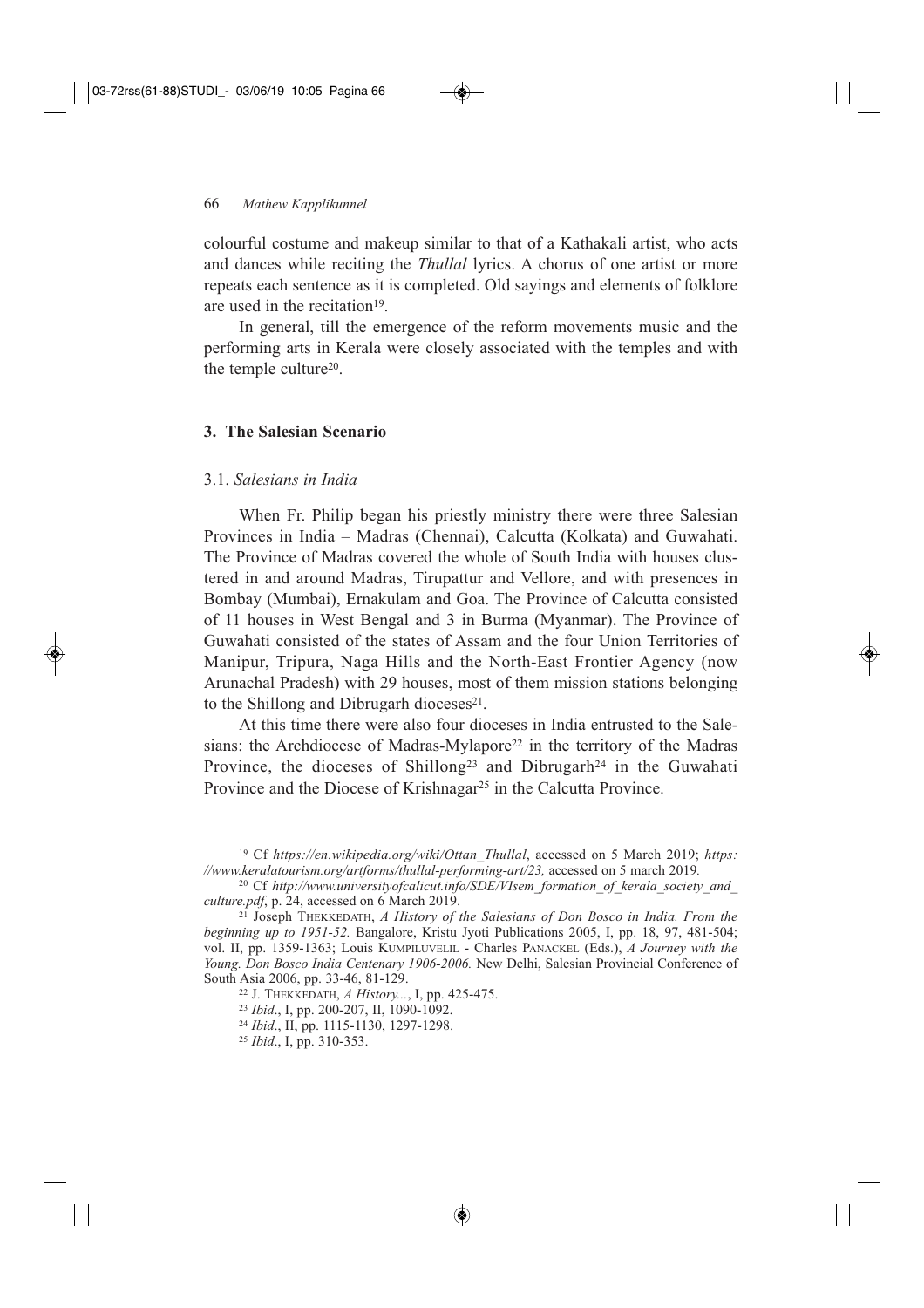## 3.2. *Salesian Presence in Kerala*

The first Salesian presence in Kerala26, begun in 1956, is at Vaduthala in Ernakulam – now part of the Cochin Corporation –, in the Archdiocese of Verapoly (Varapuzha). Though predominantly Christian, the area was nevertheless, greatly impacted on by communism. There were also marked differences among the people on the lines of religion, caste, party politics and economic status.

Fr. Francis Guezou<sup>27</sup>, a French missionary, assisted by two young clerics – Varghese Menacherry and Louis Panikulangara<sup>28</sup> –, both of Kerala origin, was the pioneer Salesian missionary at Vaduthala. His mission was to start a youth centre at Vaduthala and given the communist influence in the region, he and his young helpers had to deal with and counter much suspicion and hostility.

In fact, a couple of times in 1957 the communist newspapers targeted Fr. Guezou by purporting that foreign missionaries were indulging in unlawful activities and rousing up the youth of Ernakulam against the communist government. Consequently, he was subjected to police harassment. However, with the unflinching support of the Church and the local people and thanks also to his own charismatic personality and winning ways, the crisis was overcome.

Salesian work at Vaduthala progressed further with the starting of an aspirantate for the boys who passed VI standard and were kept at Vaduthala for a year for better selection before being sent on to the aspirantate at Tirupattur or to those of the Provinces of Calcutta (Kolkata), and Gauhati (Guwahati)29.

<sup>26</sup> The first Salesian presence in Kerala was actually in Trivandrum (Thiruvananthapuram) in the then Travancore state, where the well-known St Joseph's English High School belonging to the Belgian Carmelites was taken up in 1946, and a second one at Nagercoil in Kottar diocese, also in the state of Travancore (currently in Tamil Nadu), where the Carmel High School which had also a boarding was bought from the diocese in 1947. Salesians left both these places in 1950 due to disciplinary and administrative problems. *Ibid*., II, pp. 1028- 1066.

<sup>27</sup> Fr. Guezou came to India as a student of theology and after his ordination served as *socius* in the novitiate at Yercaud for three years before being assigned to Vaduthala.

<sup>28</sup> Both Menacherry and Panikulangara inherited the charism of Fr. Guezou and were much loved by the local populace. As priests too they worked several years at Vaduthala and later at Sneha Bhavan, Palluruthy, where they endeared themselves to the boys. Sneha Bhavan in Palluruthy, Kochi, is a rehabilitation centre for begging and street children established by the Corporation authorities and entrusted to the care of Salesians in 1974. Here too Fr. Varghese Menacherry was the pioneer.

<sup>29</sup> Cf Chronicles of the house of Vaduthala: entry for 18 January 1958.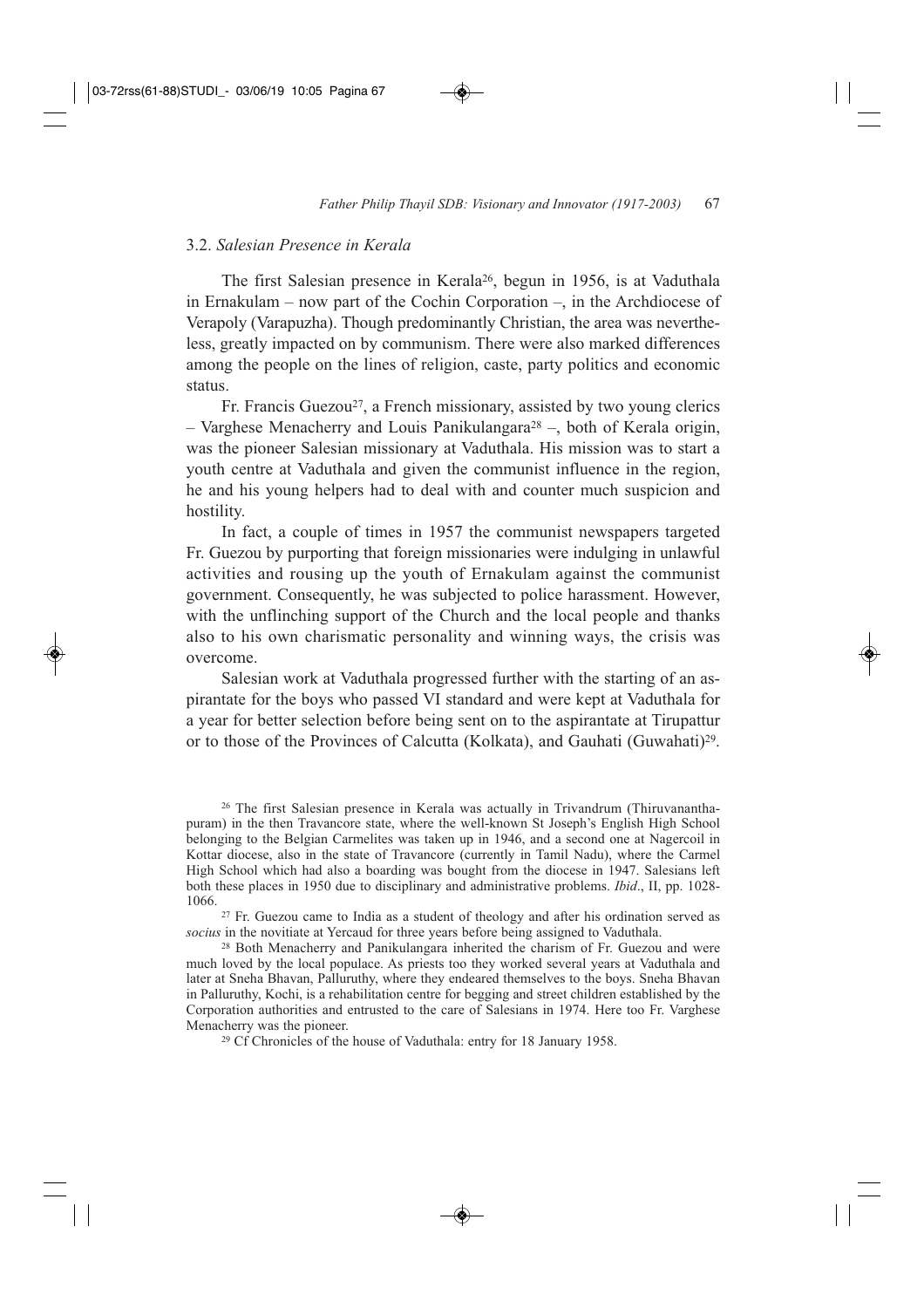### 68 *Mathew Kapplikunnel*

Fr. Philip reached Don Bosco, Vaduthala, in 1959, a year after his ordination and after a one-year stint as liturgical animator at St. Joseph's Technical School, Madras (Chennai).

### **4. Early Life and Formation of Fr. Philip Thayil**

At the beginning of the XX century Mannanam, in the then state of Travancore, was a rural, agricultural area within the confines of the Diocese of Changanassery, with a population of about 8000. Philip Thayil was born there as the sixth child of Joseph, an agriculturist and Alice, a house-wife, on 28th April 1917. He was baptised a week later, on 5th May 1917, at the Kudamaloor parish. His father had an educational level superior to most of his compatriots, and his mother, like most women of the time, had but an average education. One of his three sisters became a religious<sup>30</sup>, and there were four priests among his relatives<sup>31</sup>.

Philip did his schooling at St Ephraem's English High School, Mannanam, and completed his ESLC (English School Leaving Certificate) in 1937 from the Education Department of the Travancore Government. After that he stayed home engaged in farming along with his brothers<sup>32</sup>.

He spent an year (1945-46) at St Joseph's Mission Home at Muttampalam (Kanjikuzhy), Kottayam district, where he completed a junior course in Latin. At the end of the academic year, on 16th April 1946, he wrote to the Rector of Salesian House, Tirupattur, asking to be admitted there. This request was followed by another dated 27th April 1946 sent directly to Fr. Joseph Carreño, the Salesian Provincial of Madras, who was an enthusiastic promoter of local vocations, expressing his ardent desire to be a religious priest. He emphasized that though a late vocation, he had no anxiety about the long course of formation, which he would have to undergo. Although he was 29 years of age, the Rector of St Joseph's Mission Home too recommended him. The parents' consent to join the Salesians was signed by his mother on 10<sup>th</sup> March 1948.

Having reached Tirupattur in 194833 and after a short stay there he moved to Kotagiri for his novitiate (15 May 1948 to 24 May 1949), and received the religious habit on 15th August 1948. He made his first profession,

<sup>32</sup> *Ibid*.

<sup>33</sup> *Ibid*.

<sup>30</sup> Fr. Philip had actually 6 brothers and three sisters.

<sup>31</sup> Provincial Archives, Bangalore [PAINK], F 90 f/2 [Personal file of Fr. Philip Thayil].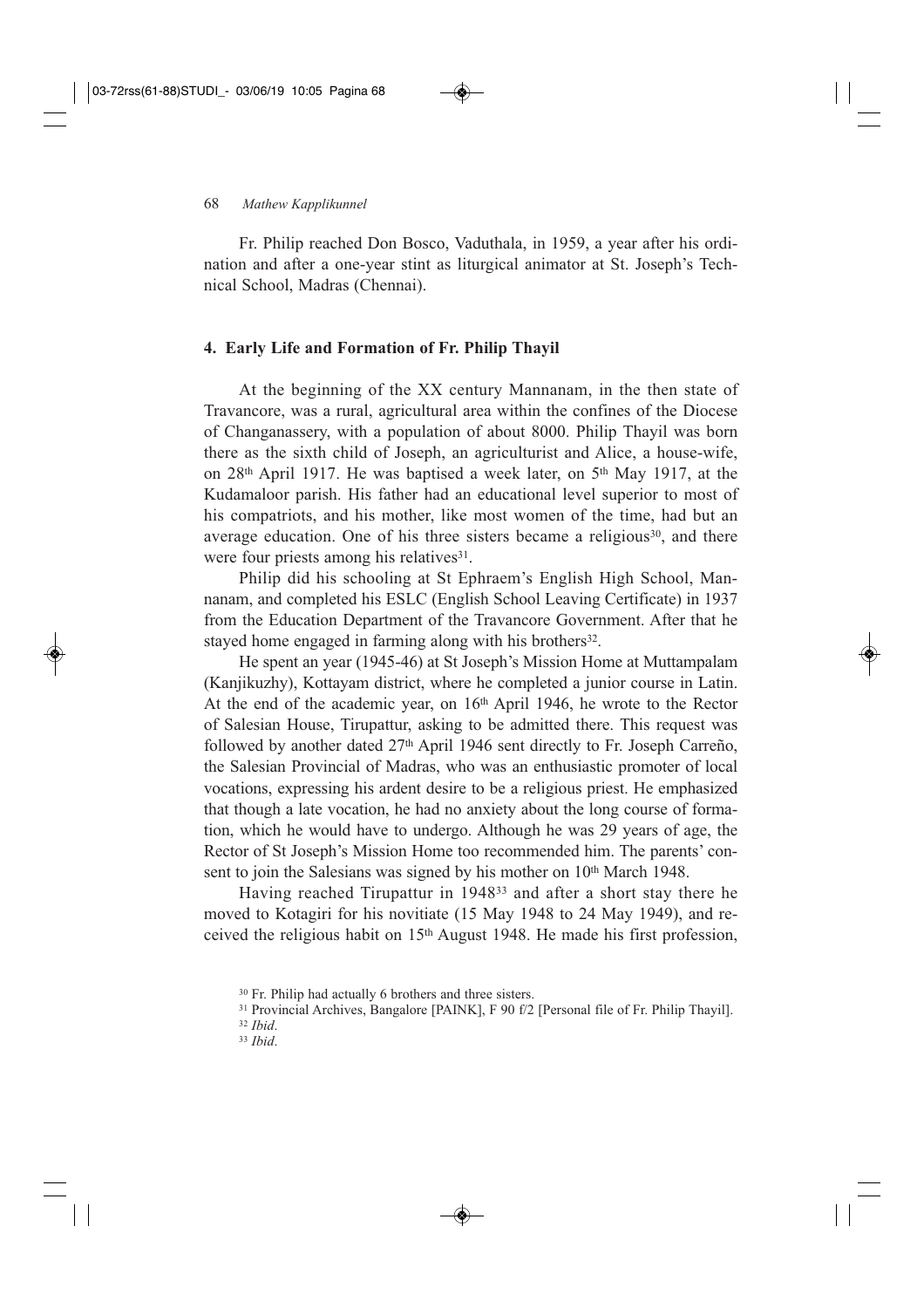for a period of three years, on 24th May 1949 and remained on at Kotagiri to complete his course in philosophy34.

Bro. Philip began to have a taste of active Salesian life at Tirupattur, where he did his practical training from June 1951. He taught history and geography in Form IV, while being also in charge of the kitchen. In June 1953, he left for his theological studies at Mawlai, where on 4<sup>th</sup> December 1954 he made his final profession. The course of his initial formation concluded with his ordination in December 195735.

### **5. Areas of Apostolate**

Fr. Philip started his priestly ministry in May 1958 with his appointment as the catechist (liturgical animator) and prefect (administrator) at St Joseph's Technical School, Chennai. The following year he was transferred to Don Bosco, Vaduthala, as Prefect and Vocation Director. From 1966 he held additional responsibilities as Catechist, Editor of the Salesian Bulletin and Manager of Don Bosco Publications.

Though transferred to Palluruthy in May 1975, he continued to be the Director of Don Bosco Publications from his new base there at Don Bosco Welfare Centre. From May 1983, after spending a year at Mundamvely, he settled at Don Bosco, Vennala, the newly established *Biblical Cultural Centre cum Don Bosco Publications Centre*, which had also a printing press. After spending five years there and having established the centre on a firm footing, he was transferred back to Don Bosco, Palluruthy, in November 1989, at his own request. From there he carried forward the activities of *Don Bosco Publications*, especially the mobile library and film unit<sup>36</sup>.

His final transfer took place in May 1994, when he returned as confessor to the community of Don Bosco, Vennala, where he eventually breathed his last on 15th February 2003. His death was preceded by a period of protracted illness which required also frequent hospitalization. His final hospitalization was on Monday, 10<sup>th</sup> February, at the Lisie Hospital, Ernakulam and his mortal remains were laid to rest in the Salesian cemetery at Mannuthy on 17<sup>th</sup> February<sup>37</sup>.

<sup>36</sup> PAINK G 44 a/2, Correspondence with the Provincial office (1981-1990). Letter *Joseph Thekkedath – William Nellickal*, Bangalore 10 December 1989; letter *Joseph Thekkedath – Philip Thayil*, Bangalore 29 October 1980.

<sup>37</sup> *Ibid.* F 90 f/2.

<sup>34</sup> *Ibid*.

<sup>35</sup> *Ibid*.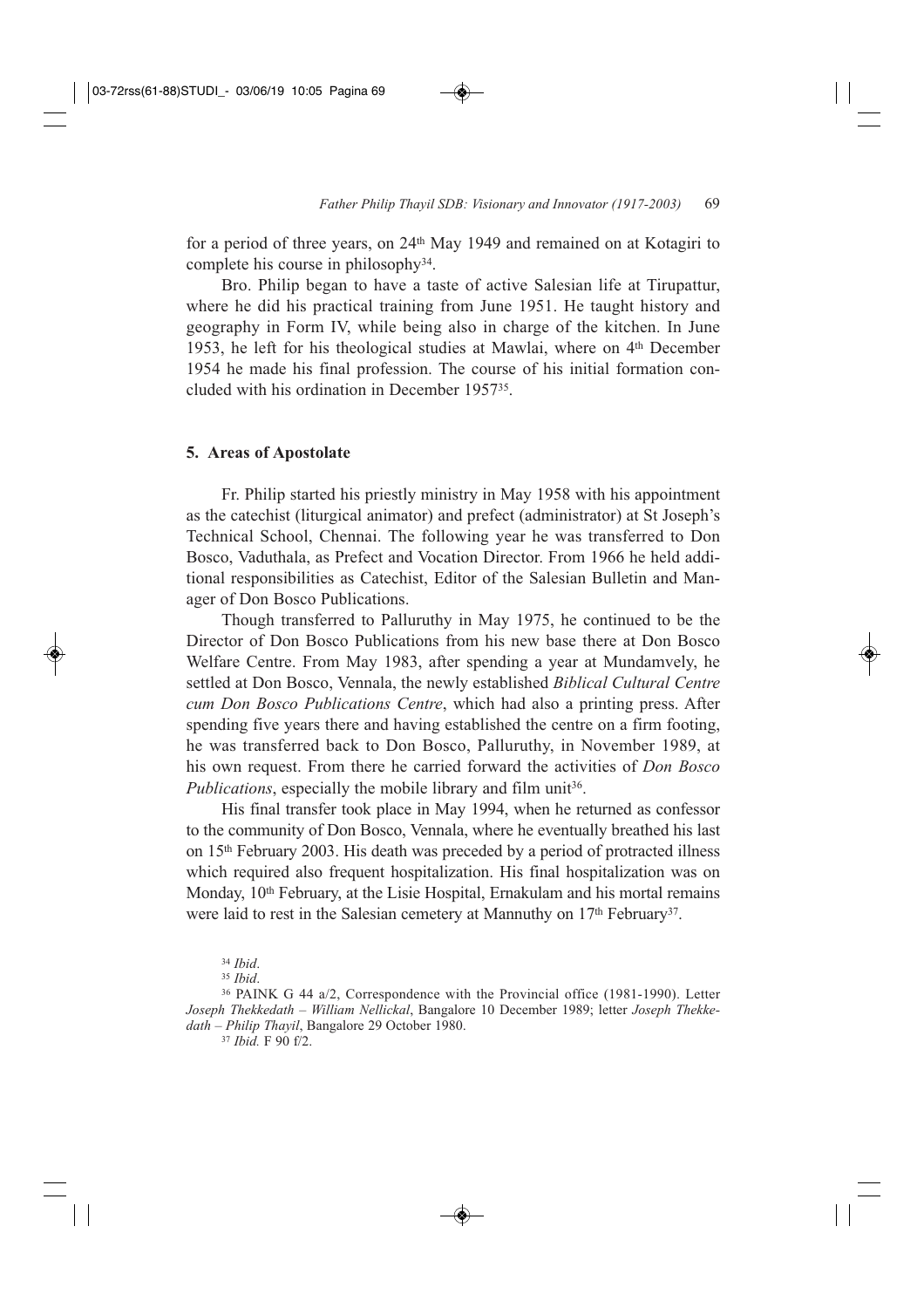### 5.1. *Vocation Promoter*

Fr. Philip took up the responsibility of Vocation (Director) Promoter from the time he was transferred to Vaduthala as administrator in May 1959. In December of the same year, he began his "vocation tours"<sup>38</sup>. Primarily he was responsible for recruiting young boys who completed standards VI and VII for the three provinces of Chennai, Guwahati and Kolkata. In addition he also recruited boys for St Paul's Seminary Shillong of the Archdiocese of Shillong-Gauhati, for the Diocese of Kohima-Imphal and for that of Dibrugarh<sup>39</sup>.

Fr. Philip travelled the length and breadth of Kerala looking for prospective vocations to Salesian life among upper primary boys. He visited schools and parishes where he addressed the boys – in most cases that being the first time ever they would have heard about Don Bosco. He would collect the details of those who were interested in joining the Salesians and later call them for an interview along with their fathers. Later Fr. Philip would go to a parish, where he would invite the interested boys from all the neighbouring parishes to meet him, and there and then, the selection would be made. In later years, the boys so selected had also to attend a vocation camp, which would be advertised in Catholic papers and journals<sup>40</sup>. Subsequently Fr. Philip also started selecting post-SSLC boys as there were several requests for them from the dioceses of North-East India. But in 1975, for various reasons, Fr. Philip requested to be relieved of the responsibility of recruiting post-SSLC boys for the North-East<sup>41</sup>.

Fr. Philip's means of transport was a motorbike which carried him to every nook and corner of Kerala. However, in 1970 the Provincial, Fr. Luigi Di Fiore, allowed him to replace the bike with a car<sup>42</sup>.

Many Salesians today – the author included – owe their Salesian vocation, after God, to Fr. Philip's untiring efforts to search them out even in the more remote corners of Kerala. Fr. Johny Nedungatt voicing the sentiments also of several other Salesians recruited by Fr. Philip, wrote to the Provincial of Bangalore after reading the latter's circular which contained a note on Fr. Philip's death. "You said rightly in your circular about Salesians who are

<sup>38</sup> *Ibid.* G 43 a/7. House Chronicles (Annual & Quinquennial): entries for 25 May 1959, 3 December 1959.

<sup>39</sup> House Archives of Don Bosco, Vennala [HA Vennala]. Unclassified personal files of Fr. Philip Thayil [Thayil]; PAINK G 43 a/7: entries for 13 November 1960, 30 May 1963.

<sup>40</sup> PAINK G 43 a/7: entries for 18 May 1971.

<sup>41</sup> *Ibid.* Letter *Philip Thayil – Provincial*, Palluruthy 28 July 1975.

<sup>42</sup> HA Vennala, Thayil. Letter *Luigi Di Fiore – Philip Thayil*, Tirupattur 5 November 1970.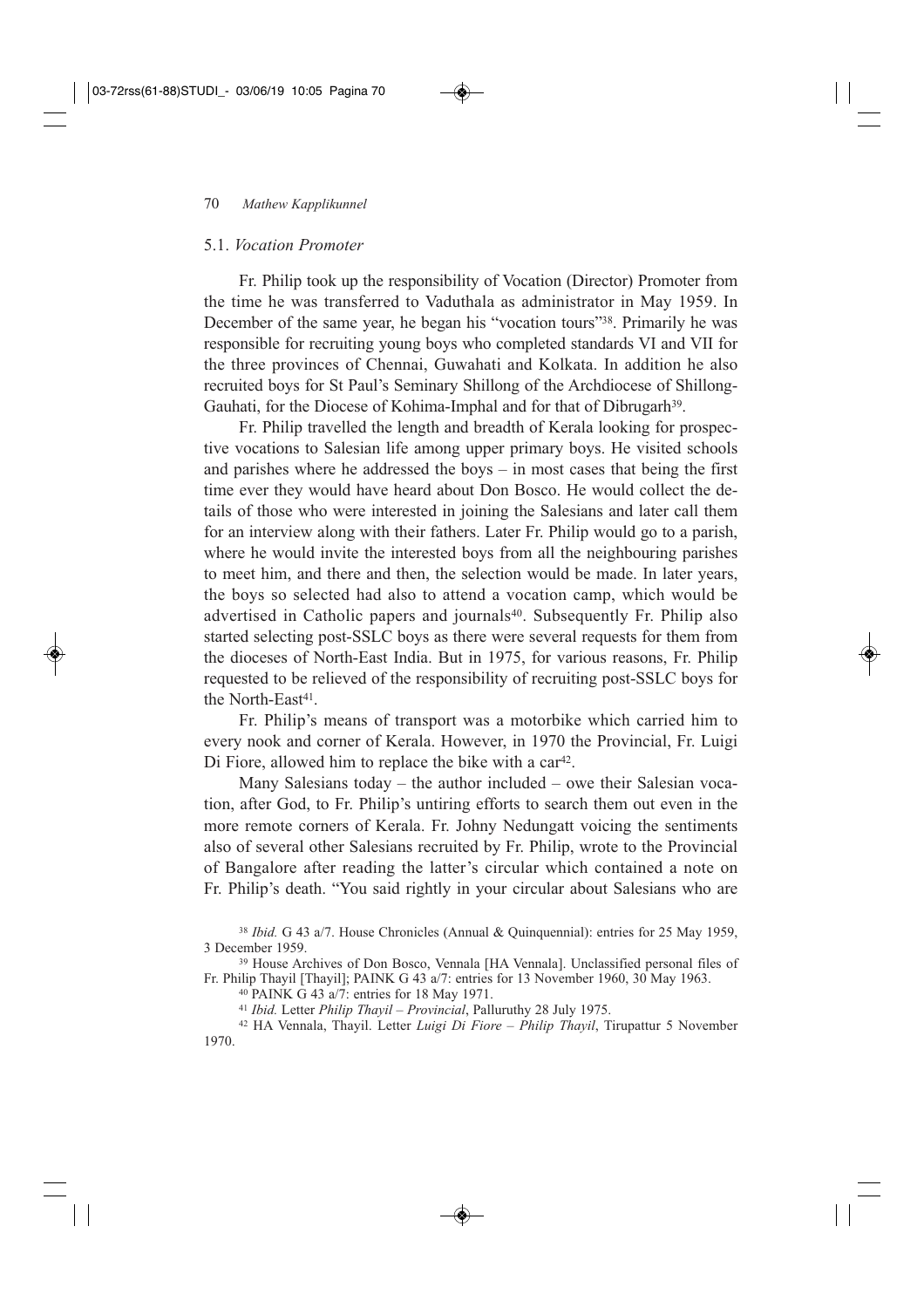brought into the congregation by him. I am one of them. Fr. Philip was the only Salesian who came to our school. Fr. Philip lives on in many Salesians"43.

### 5.2. *Founder of Don Bosco, Vennala*

Don Bosco, Vennala, in Kochi (Kerala), founded by Fr. Philip turned out to be the hub of many an innovative venture. Indeed a genial creation of Fr. Philip, it is a complex consisting of two major units – a publication centre including a press, and a cultural centre.

When Fr. Philip was transferred to Don Bosco Welfare Centre, Palluruthy in 1975, the publication centre, which had its origin at Vaduthala, was also shifted there. Don Bosco Welfare Centre was a residence for the Salesians serving at Sneha Bhavan, a centre run by the Cochin Corporation for boys rescued from the streets of the city. Some of these boys were also given training in a selected trade. In 1976, Fr. Philip started a printing press there with the aim of giving the boys of Sneha Bhavan training in composing, printing and binding. Thus was born Don Bosco Press<sup>44</sup>.

When plans were afoot to enlarge the press, heeding the suggestion of Fr. Guezou, who advised against it as he considered Palluruthy not all that suited for either a press or a publication centre, a search was launched for a more convenient location. Fr. Guezou also assured him of financial support for the project<sup>45</sup>. The Provincial Council approved the plan on 16 May 1981 and the search that followed resulted in the purchase of a plot of land at Palarivattam, the future site for Don Bosco, Vennala<sup>46</sup>.

Initially eighty cents of land costing Rs. 4,59,000 was found and the necessary permissions, from the Provincial and from the Major Superiors in

<sup>43</sup> PAINK F 90 f2. Condolence letter *Johny Nedungatt – Provincial*, Siliguri 1 March 2003. Fr. Johny Nedungatt, a Salesian priest belonging to Kolkata province, is an Independent Education Management Professional.

<sup>44</sup> PAINK G 42 a/2. Cf also *ibid.* G 42 b/2. Letter *George Chettupuzha – Provincial and Council*, Palluruthy 14 December 1982.

<sup>45</sup> HA Vennala, Thayil. "Write up about Don Bosco, Vennala", typewritten and autographed by Fr. Philip Thayil dated 1 November 1989, p. 4. The same "Write up" is found also in PAINK G 44 a/2 Kochi – Vennala, *Correspondence with the provincial office (1981-1990)*. [Hereafter "Write up"].

<sup>46</sup> *Ibid.* G 42 b/2: Kochi – Palluruthy Don Bosco, *Correspondence with the provincial office 1973-1992*. Letters *Philip Thayil – Provincial*, Palluruthy 13 March 1981, 17 March 1981, 25 March 1981. Cf also HA Vennala, Thayil. "The Scope of Don Bosco, Vennala", typewritten, autographed by Fr. Philip Thayil, dated 1 November 1989, p. 5. The same document is found also in PAINK G 44 a/2 Kochi – Vennala, *Correspondence with the provincial office (1981- 1990)*. [Hereafter "The Scope of Don Bosco, Vennala"].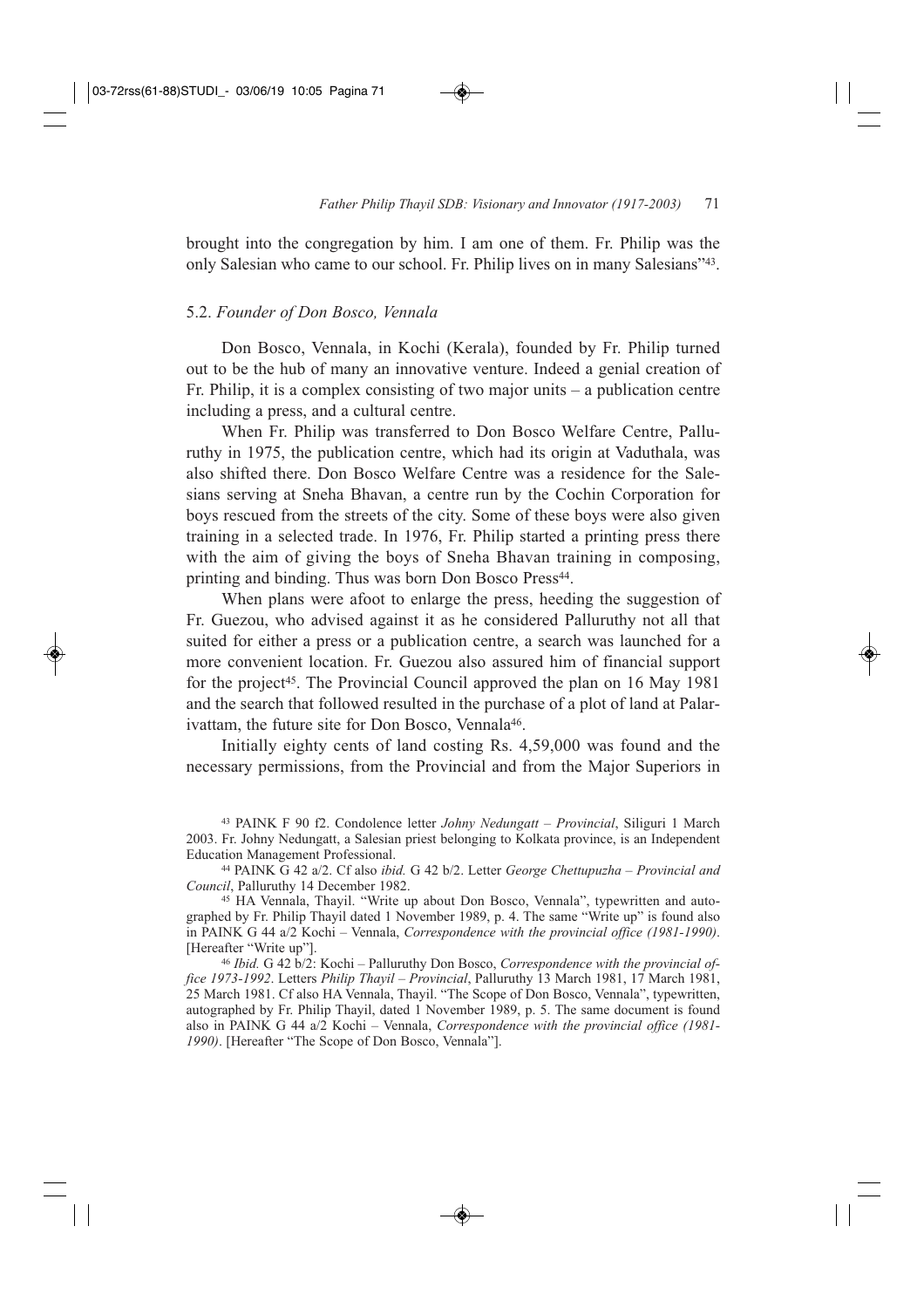Rome, for purchasing it were obtained<sup>47</sup>. On 23<sup>rd</sup> May 1984, exemption from building rules was also got from the civil authorities<sup>48</sup>. Further purchases were made from different owners through 25 separate sales-deeds till a total of 2.4 acres were acquired at a total cost of Rs. 30,10,000 and a complex costing Rs.  $160,00,000$  was constructed there<sup>49</sup>.

The two sections – press and cultural centre – were built and equipped at a total cost of Rs 2,15,40,000. The amount for the same was raised through Fr. Philip's strenuous efforts from benefactors, funding agencies and Salesian superiors at the Generalate in Rome<sup>50</sup>.

Fr. Francis Guezou<sup>51</sup>, a visionary and a daring pioneer like Fr. Philip, true to his earlier promise, came forward in a big way to support him financially with the help of his French benefactors, especially in the construction of the press and the cultural centre52. He also contributed to the maintenance of the resident boys<sup>53</sup>.

The intention of the donors, Fr. Philip used to reiterate, was to cater to poor boys in both the sections of Don Bosco Vennala. The printing school was to train poor boys who had the aptitude for getting qualified as ITC students, though many of them would not be able to pursue their studies in a university<sup>54</sup>. The cultural centre, instead, was to train poor boys as qualified cultural artists. In 1985, when the cultural centre had already been functioning for three years, Fr. Philip, writing to Fr. Thomas Panakezham, the then Regional Councillor, specified further the scope of the Cultural Centre as spreading the Word of God through vocal, instrumental and visual cultural representations<sup>55</sup>. Accordingly, ample hostel accommodation was also planned in both the cen-

<sup>47</sup> *Ibid.* G 44 a/2. Letter *Thomas Thayil – Rector Major*, [Bangalore] 5 June 1981; Permission granted by Fr. Egidio Viganò, Rome 15 June 1981.

#### <sup>48</sup> *Ibid.* G 44 a/2. Letter *Philip Thayil – Provincial*, Palluruthy 25 March 1982.

<sup>49</sup> "Write up", pp. 1-2.

<sup>50</sup> "Write up", p. 2.

<sup>51</sup> Fr. Guezou nurtured a great esteem for and an intimate rapport with Fr. Philip having known first hand his ardent zeal and untiring efforts in the search for unbeaten paths to educate youth. In an interview with Fr. Maria Arokia Raj in July 2003, to the question "Which Salesians have influenced you most and how", one of the four persons mentioned was Fr. Philip, about whom he said, "Fr. Philip Thayil: He went against the current". Interview narrated in Maria Arokiam KANAGA, *A Man Without Frontiers. The Daring Life of the French Missionary, Fr. Francis Guezou SDB.* Chennai, Don Bosco Publications 2009, p. 332.

<sup>52</sup> "Write up", p. 4.

<sup>53</sup> "The Scope of Don Bosco, Vennala", p. 5.

<sup>54</sup> PAINK G 44 a/2. Letter *Joseph Thekkedath – Rector Major*, Bangalore 12 June 1985.

<sup>55</sup> *Ibid.* Letter *Philip Thayil – Thomas Panakezham*, Vennala, 11 December 1985. Fr. Thomas Panakezham was the Regional Councillor for Asia for three terms. He was formerly provincial of Madras province, being the first Indian confrere to be appointed to that post.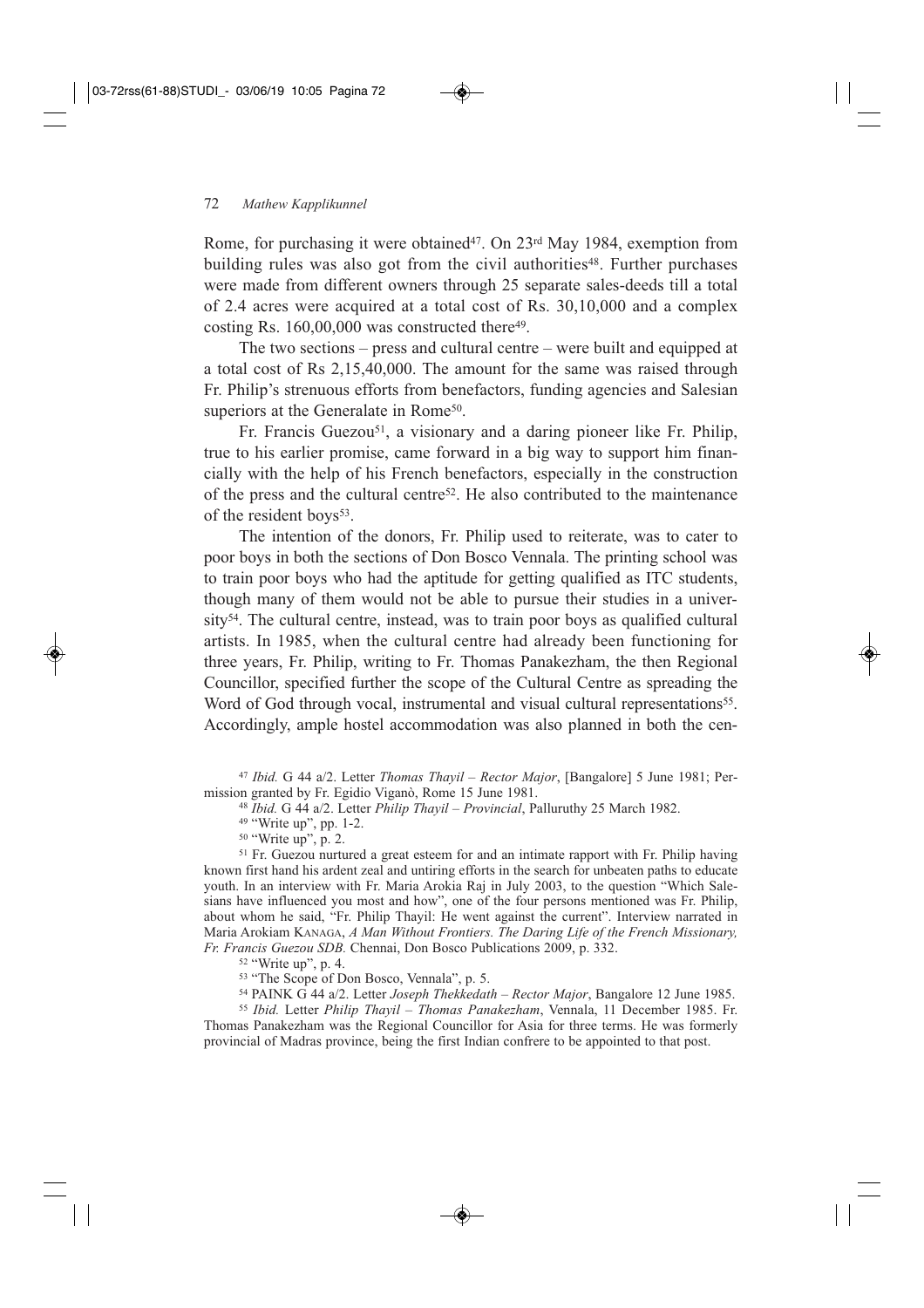tres without forgetting to provide the necessary training facilities also for the poorer among the day-scholars<sup>56</sup>.

### 5.2.1. Ardent Apostle of the Press

### 5.2.1.1. Don Bosco Publications

While at Don Bosco Vaduthala, and doing his rounds of Kerala in search of vocations, Fr. Philip observed in different places the ill effects of bad books on the children and the negative influence of communist literature on the people. The only means to counter the menace, he felt, was to diffuse good literature. So, following in the footsteps of Don Bosco, Fr. Philip set upon a plan to begin a publication centre in order to diffuse Catholic and Salesian literature at affordable rates to the families and thus help promote vocations to the priesthood and to religious life. Accordingly, he approached the then Provincial, Fr. Luigi Di Fiore<sup>57</sup>, for permission to start a publication centre. The Provincial not only gladly gave him the required permission but also offered a sum of Rs. 6,000 for printing the life of Don Bosco. Thus, the publication centre took off in 1967 with the Malayalam edition of *The Life of* Don Bosco by Anderson<sup>58</sup>.

Another ambitious project of his was to facilitate the setting up of small "family libraries" for the moral and intellectual development of youth59. Writing to Archbishop D.S. Lourdusamy, Secretary of the Congregation for the Evangelization of Peoples, for financial support to realize the project of the *Children's Bible*, Fr. Philip outlined the scope of Don Bosco Publications in the following words:

"My prime move [motive] was the establishment of a Don Bosco Publication Centre to encourage Christian families to organize a family library of their own, wherein they could stock up religious books, literature, biographies of saints and great men and other knowledgeable books"60.

<sup>56</sup> "The Scope of Don Bosco, Vennala", p. 1.

<sup>57</sup> Fr. Luigi Di Fiore, born in Italy, came to India as a novice. He was the provincial of Madras from 1964-70. He returned to Italy and later went to Australia, where he died.

<sup>58</sup> "Write up", pp. 1-2: Though in this document Fr. Thayil says it was in 1969, the life of Don Bosco by Anderson was published in Malayalam in 1967. Fr. Thayil was appointed Director of Don Bosco Publications in 1966.

<sup>59</sup> Cf Palluruthy Don Bosco Publication Centre, "Dasavarsha [Decennial] report 1969- 1979" [Hereafter "Dasavarsha report"], pp. 2-3. The report was presented by Fr. Philip on the occasion of the solemn release of "*Kuttikalude Bible*".

<sup>60</sup> HA Vennala, Thayil. Letter *Philip Thayil – D.S. Lourdusamy*, Palluruthy 5 February 1977, p. 2. The same appeal was sent also to other individuals and agencies.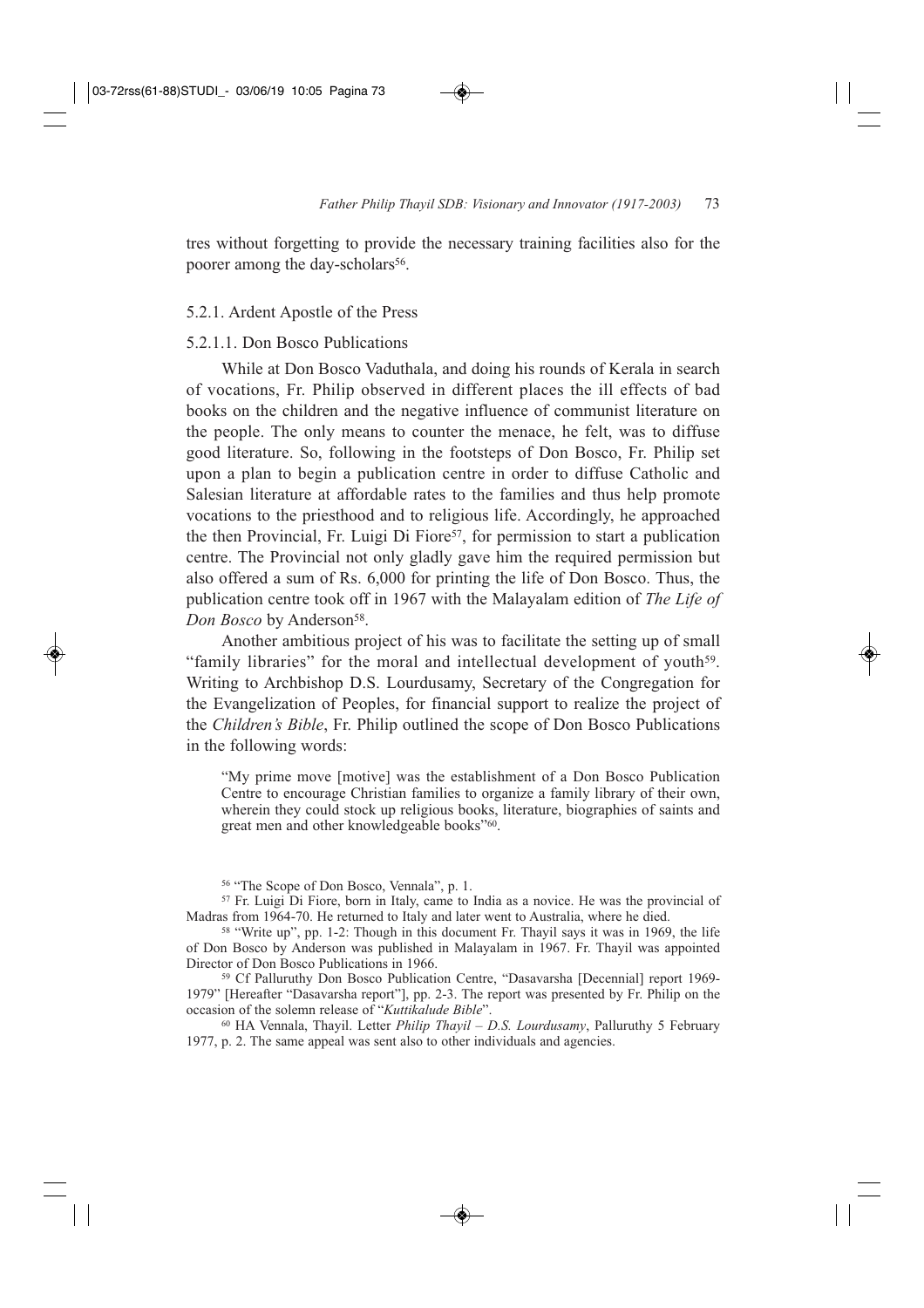During the ten-year period 1969-1979 fourteen titles totalling nearly 200,000 copies were printed, seven others were in print and three more ready to go to the  $press<sup>61</sup>$ .

Since the principal scope of the centre was to foster reading habit in the younger generation and thus already at a tender age give the right orientation to their character, the publication centre gave priority to biographies, most of them of Salesian inspiration and the rest of a general Catholic nature. He felt that reading the lives of great people would be a source of edification, inspiration and stimulus to follow along the paths traced by them $62$ .

"*Kuttikalude Bible*" [*Children's Bible*] was a project conceived by Fr. Philip to print a pictorial Bible for children to protect them from the unhealthy influences of the generally misleading "propagandist" literature, especially those promoted by the communists<sup>63</sup>. It also had at the same time the scope of cultivating poetic talent in Catholic children. The *Children's Bible* contained selected Biblical episodes both in prose and verse forms and was adorned with multicolour images. The prose part was authored by Mrs. Annie Thayil and the section in verse was composed and set to the tune of the "*Thullal*" dance form by Mr. T.C. George Kakkanad<sup>64</sup>. Fr. Philip's idea was to have ready-to-use Bible passages for presentation through various forms of performing arts to spread the Gospel message.

The *Children's Bible* received rave reviews in several newspapers and periodicals and was acclaimed by eminent Malayalam poets and literary figures as a breakthrough in Malayalam Christian literature and as a masterpiece in the world of Malayalam poetry. It was considered an exceptional literary work as it had succeeded in presenting serious Biblical themes in an indigenous dance form, which, hitherto was used only for rendering humorous episodes<sup>65</sup>.

"*Kuttikalude Bible*" was solemnly released in a colourful function on 3rd June 1979 at the Town Hall, Ernakulam, by his Eminence Joseph Cardinal Parekattil<sup>66</sup>. It was a gift to children in the International Year of the

<sup>61</sup> "Dasavarsha report", p. 5. Cf also PAINK G 42 a Kochi – Palluruthy Don Bosco: a/2 Projects – list, hand written and autographed by Fr. Philip Thayil, dated 30 April 1980, of books published, under print and under film process.

<sup>62</sup> "Dasavarsha report", p. 5.

<sup>63</sup> HA Vennala, Thayil. Cf *Joseph Kelanthara – D. S. Lourdusamy*, Cochin 3 February 1977. <sup>64</sup> "Dasavarsha report", pp. 6-8.

<sup>65</sup> HA Vennala, Thayil*.* Cf Letters of appreciation and reviews published in the print media.

<sup>66</sup> HA Vennala, Thayil*.* Cf Invitation cum programme of solemn release of "*Kuttikalude Bible*". Joseph Cardinal Parekattil was an Indian prelate of the Syro-Malabar Catholic Church. He served as Archbishop of Ernakulam from 1956 to 1984, and was elevated to the cardinalate in 1969.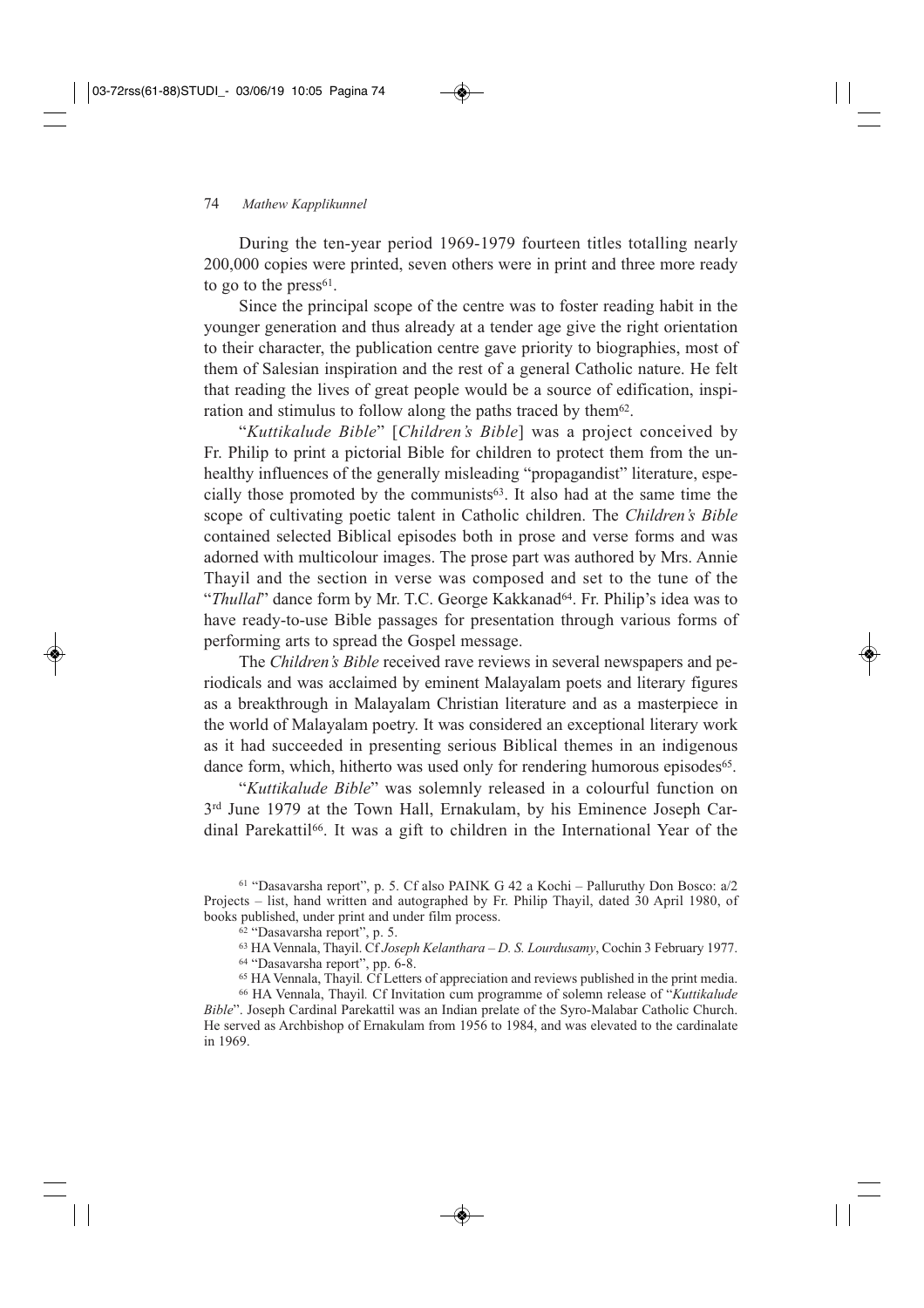Child<sup>67</sup>. 25,000 copies were printed at a total cost of Rs. 13,72,950, as per a 1977 estimate68. The fact of how significant the diffusion of "*Kuttikalude Bible*" had become for Fr. Philip may be gathered from his request to the superiors to postpone his attending an ongoing formation course in 1980, as he was at the time busy with the sale of this book to school teachers, college professors, factory-workers, etc.69.

Fr. Philip brought out a *Kindergarten Bible* as well, for small kids – also in verse – with abundant Biblical themes for cultural presentation<sup>70</sup>.

He also established a *Children's Library* at Don Bosco, Vennala, in 1988 to commemorate the death centenary of Don Bosco. It was open to the public and had the scope of promoting the habit of reading especially among the young<sup>71</sup>.

Fr. Philip worked arduously not only to bring out the books, but also to sell them. He did not just wait for people to come and buy his books. His marketing strategy consisted in going round with the books and making them reach as many people as possible. Thus he would set out every Monday with his motorbike loaded with Bibles, books, calendars, medals, etc. and spend the whole week trying to make them reach as many people as possible. He would entrust these items to parishes, seminaries, convents, bookstalls, schools, colleges, religious institutions and factories to be sold to schoolteachers, college-professors, factory-workers, etc. He succeeded in convincing the priests and sisters of all the three rites of Kerala (Latin, Syro-Malabar and Syro-Malankara) as well as the non-Christians in schools and factories of the importance of spreading good literature and thus got also their support and collaboration for the project.

To make the books affordable for families, Fr. Philip devised a scheme whereby the books could be paid for in 24 easy monthly instalments. Through correspondence and periodic personal visits, he monitored the sale of the books, collected the sum for those sold, supplied additional copies and took back the unsold ones. He reached his books practically to every part of Kerala, personally covering all the districts from the north to the south<sup>72</sup>.

<sup>67</sup> "Dasavarsha report", p. 8.

<sup>68</sup> HA Vennala, Thayil*.* Letter *Philip Thayil – D.S. Lourdusamy*, Palluruthy 5 February 1977, p. 4.

<sup>69</sup> PAINK F 90 f/2. Letter *Provincial – Philip Thayil*, Bangalore 4 September.

<sup>70</sup> "The scope of Don Bosco, Vennala", p. 1.

<sup>71</sup> "A Write up", p. 1.

<sup>72</sup> HA Vennala, Thayil. There is a large diary of 1989, with details of those entrusted with the books, books supplied, amount collected and books taken back, from the year 1990. There are more than 250 entries, save instances of doubles. Cf also HA Vennala, Thayil. Letter *Philip Thayil – D.S. Lourdusamy*, Palluruthy 5 February 1977, p. 4.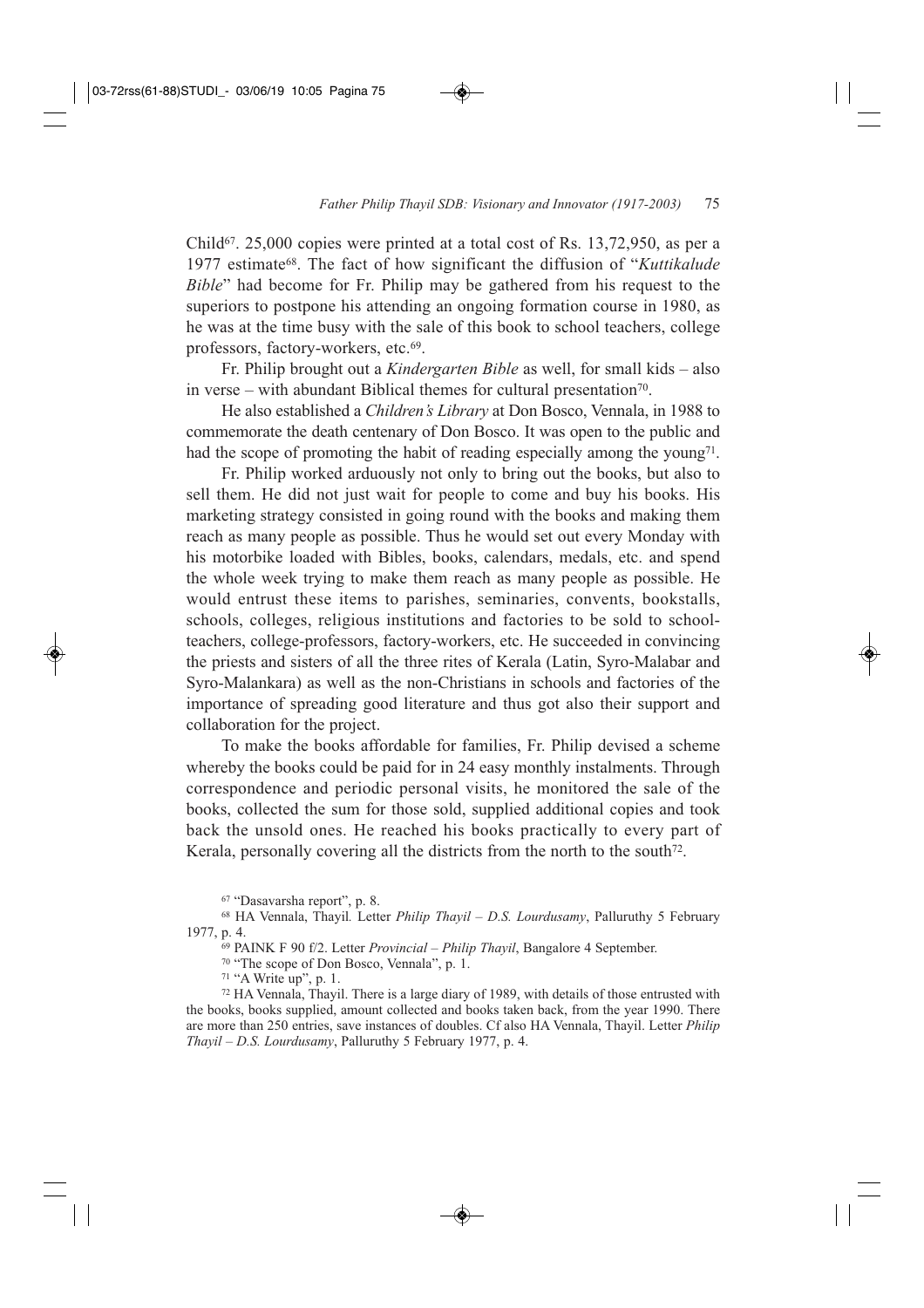Fr. Philip also contributed to building up established and developing rural public libraries by furnishing books he had received from USA, including expensive sets of encyclopaedias73. The beneficiaries, who belonged to different religious traditions, were extremely grateful to him for this extraordinary gesture, as they could not ever have even dreamt of coming to possess such books<sup>74</sup>. For Fr. Philip himself, this was part of his public relations efforts to gain the goodwill and sympathy of the public<sup>75</sup>.

Fr. Philip also began a venture of printing and circulating sacred images in the post-card and larger format in order to make them more available and affordable. This initiative was also much appreciated in various quarters with Fr. Di Fiore, former Provincial, congratulating him on this new venture and observing that nothing of the kind was available in India. Medals and pictures were also given as incentives to those who sold the books<sup>76</sup>.

His vocation drive and more so his publications, have earned Fr. Philip the credit of being the one who made Don Bosco known the most in Kerala. Fr. Myladoor, who was the Provincial from 1991 to 1997, recognized this fact when he wrote to Fr. Philip, "You have made him [Don Bosco] known in a special way in Kerala"<sup>77</sup>. Fr. Joaquim D'Souza, former Regional Councillor, also had this to say about Fr. Philip:

"He [Fr. Philip Thayil] was a great Salesian who made Don Bosco known and loved in Kerala through his cultural troupe and his Youth [Children's] Bible and other publications. He had a great love for poor boys and drew many young hearts to the Salesian Congregation"78.

<sup>73</sup> *Ibid.* Letter *Philip Thayil – Provincial & Councillors*, Cochin [summer] 1975.

<sup>74</sup> *Ibid.* Cf also Letter *A.V. Viman Chand – Philip Thayil*, Prayar 27 January 1990. Viman Chand was the Secretary of the oldest rural library in Kerala, Raja Raja Varma Grandhasala. Cf also letters *Aloysius Puthiaparambil – Philip Thayil*, Arakulam (Idukki) 22 February 1990; *Sebastian Thekkel – Philip Thayil*, Kanjar (Idukki) 3 March 1990.

<sup>75</sup> PAINK G 42 a/2. Letters *Philip Thayil – Provincial*, Palluruthy 3 December 1989; *Joseph Thekkedath – Philip Thayil*, [Bangalore] 7 December 1989.

<sup>76</sup> HA Vennala, Thayil. Letter *Luigi Di Fiore – Philip Thayil*, Egmore 5 March 1971.

<sup>77</sup> PAINK G. Kochi-Vaduthala. Letter *Thomas Myladoor – Philip Thayil*, Madras 29 May 1972. Fr. Thomas Myladoor, an Indian Salesian, was an efficient administrator. He was the first to introduce external audit of accounts as Economer of Madras Province. He was later Vice-Provincial and Provincial of the Bangalore Province. He died in a fatal road accident in 2015 along with another young confrere.

<sup>78</sup> *Ibid.* F 90 f/2. Condolence e-mail *Joaquim D'Souza – Provincial*, 17 February 2003. Fr. Joaquim D'Souza, an Indian priest, was formerly provincial of Bombay province. He was the Regional Councillor for South Asia for two terms, after which he served as Superior of the *Visitatoria* of the Salesian Pontifical University, Rome, before returning to India.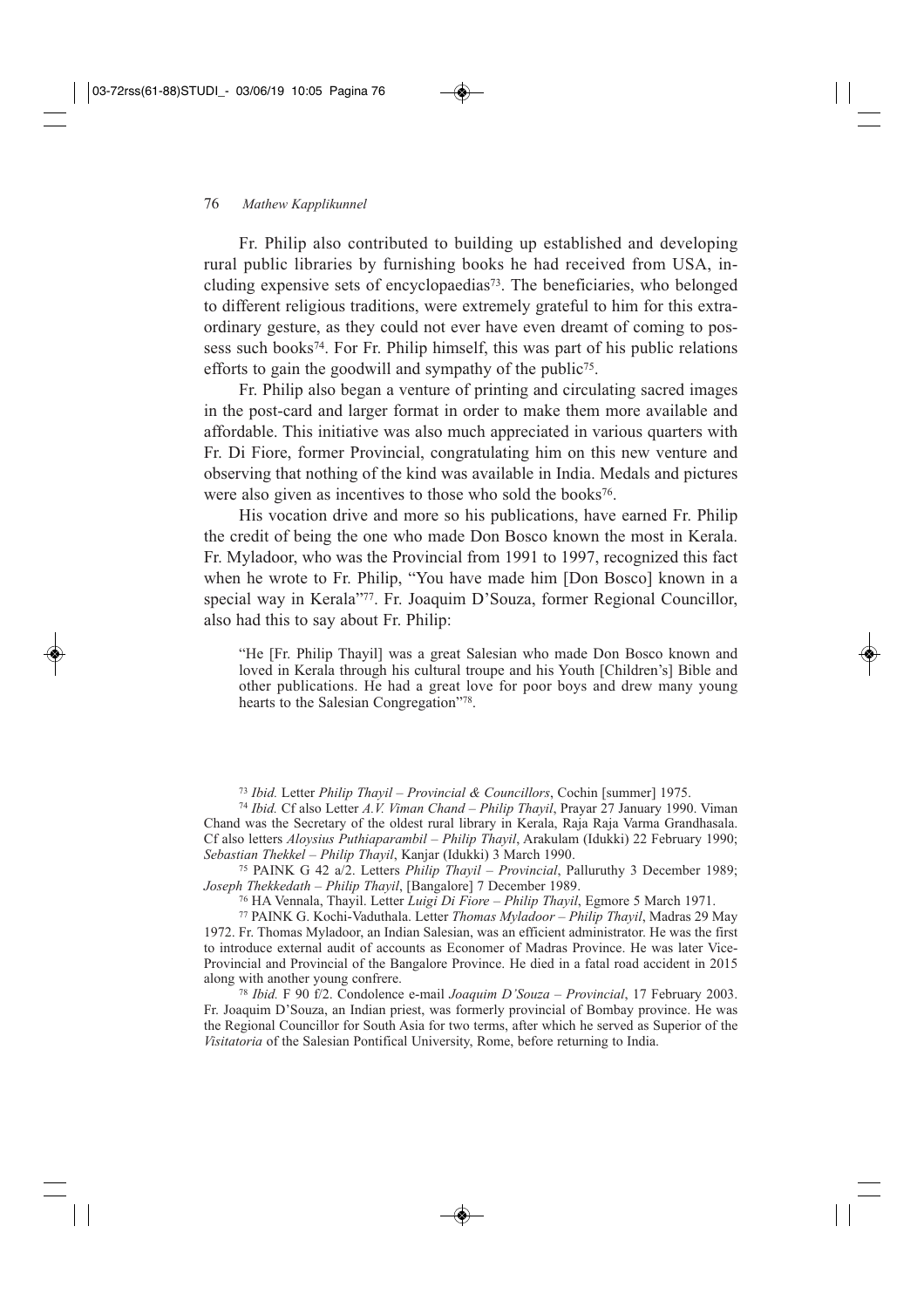### 5.2.1.2. The Press and Training Centre

In the years immediately following the starting of the publications, Fr. Philip had the books printed in presses outside. In this manner he brought out twenty books, mainly of a Salesian nature, totalling over 200,000 copies79. In order to make the books available at the most economical rates he envisaged a press, which could also offer training to youngsters. As seen above, this project which was initiated in a limited way at Palluruthy, was finally established at its current location at Vennala.

As delineated by Fr. Guezou, Fr. Philip's mentor and great benefactor, the scope of the centre was to teach printing technology – formal and nonformal – to poor boys, while bringing out good books every year and selling them at subsidised rates or even *gratis* to the deserving. This was the only way to neutralize the negative effects of bad books<sup>80</sup>. Fr. Philip reiterated: "Thus a double aim is achieved – the training of the poor boys in printing technology – both formal and non-formal – and production of good books and other good literature at a minimum cost"81.

The printing press was launched at Vennala on 8<sup>th</sup> December 1987 together with a training centre, which, however, did not have organized formal classes in the beginning, but did nevertheless, have an effective "hands-on practical training". The machinery was far from being high-tech as there were but two treadle letter presses, a folding machine, a sewing machine, a cutting machine and other sundry equipment valued at Rs. 4,75,000. In addition there was also a registered small scale industrial unit with a medal minting machine82.

A formal school of printing, actualizing the vision of Fr. Philip, was started only eight years later in 1995 with the name *DB IGACT* (*Don Bosco Institute of Graphic Arts Communication Technology*)83. DB IGACT offers a two-year Diploma Course in Graphic Arts Technology – involving design, writing, drawing, printing, displaying etc. – with two specializations: Offset Printing Technology and Computer Graphic Designing. The first batch had 7 students84. The strength saw a gradual increase in the successive years and

<sup>79</sup> "Write up", p. 3.

<sup>80</sup> *Ibid*.

<sup>81</sup> HA Vennala, Thayil. "The proposal made for running the publication centre": a typewritten single-page report inserted between "Write up" and "The Scope of Don Bosco, Vennala". <sup>82</sup> "Write up", p. 1.

<sup>83</sup> Fr. Devassy Kollumkudy and Fr. James Plackatt are Salesian priests and Bro Shaji Nedumpurath a Salesian Brother, all the three belonging to the Bangalore Province and trained in printing technology.

<sup>84</sup> Joyson MULAVARICKAL, *Decennial Years of DB IGACT*, in *DB IGACT 1995-2005. Decennial Release and Past Pupils' Meet.* Vennala, DB IGACT [2005], pp. 21-22.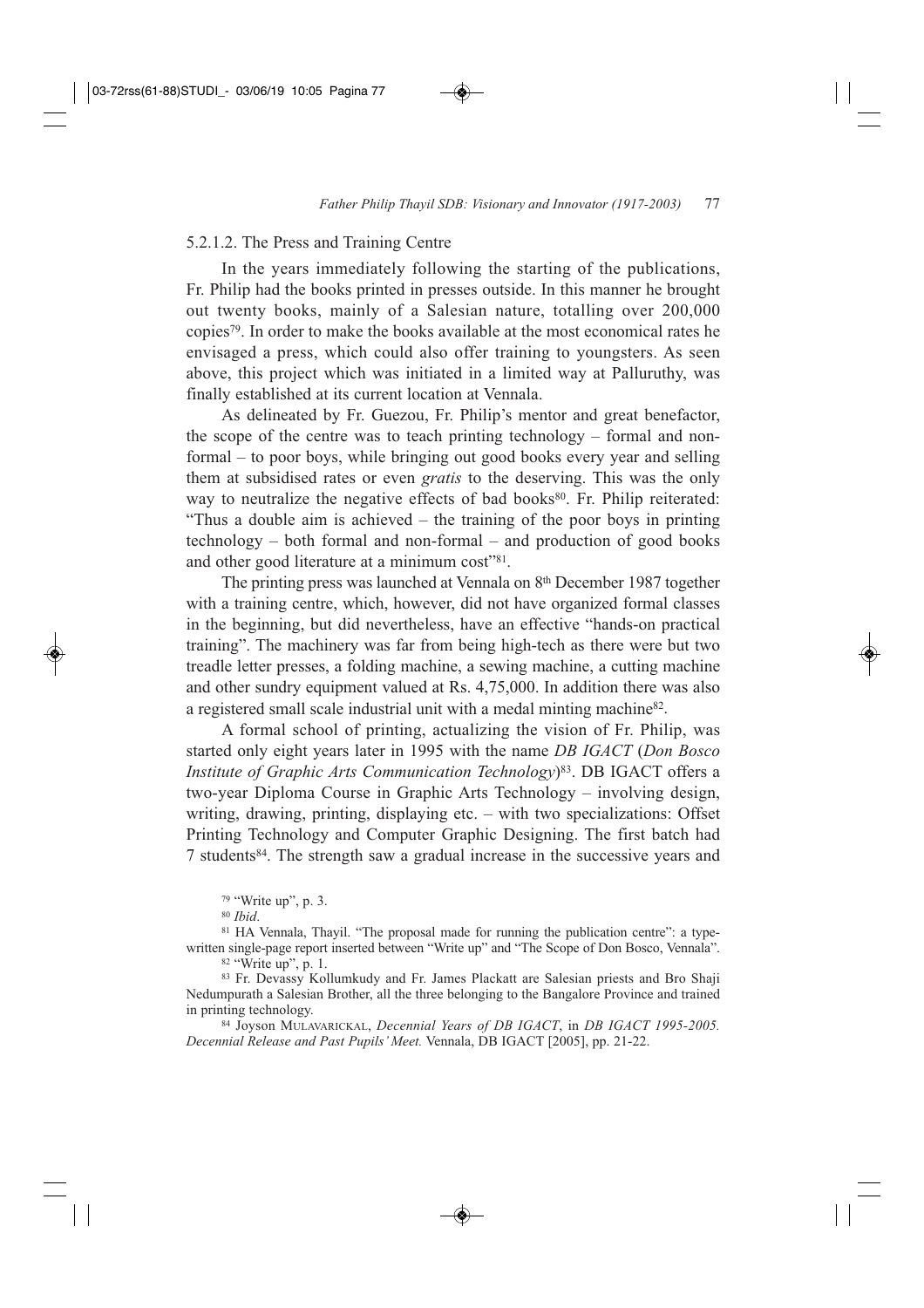reached the highest number in 2011-2012 with 68 students. From the time of the starting of the formal training programme in 1995 up to the present, a total of 867 students have passed out of the centre at an yearly average of 36 with an average of 72 students attending the two-year course<sup>85</sup>.

DB IGACT has shown a steady growth in both personnel and machines. The pre-press, press and post-press departments are well equipped with the latest platemaking, printing, cutting, folding and stitching machines. The students passing out are in great demand with a 100% job placement, with some of them also having landed jobs abroad<sup>86</sup>. IGACT has indeed been true to the original vision of Fr. Philip.

## 5.2.2. Versatile Promoter of Culture

### 5.2.2.1. Don Bosco Cultural Centre

*Don Bosco Cultural Centre* is yet another brain-child of Fr. Philip. Initially it was christened "*Don Bosco Biblical Cultural Centre*"87, as his original intention was to use art as a means for presenting Bible themes through the various performing arts<sup>88</sup>. The centre was established in 1983 for training poor but talented boys in music (vocal and instrumental) and dance (*bharathana tyam, mohiniyattam, folk dance, Thullal,* ballet, *kathaprasamgam* etc.) as an effective means for spreading the Word of God using the various cultural expressions of Kerala<sup>89</sup>.

Fr. Philip had rightly noted that in the past the Catholic community had failed to encourage children with an inborn taste in the cultural field with attendant negative consequences. Hence, following the maxim, "Better late than never", and encouraged and supported by Fr. Guezou, Fr. Philip, in spite of innumerable difficulties, went ahead and founded the cultural centre with the aim, as he himself would put it:

"... to help boys from poor and lower middle class families who are gifted with real taste in Music, Dance and in the use of various musical instruments. Along

<sup>85</sup> Based on details from the Admission Register, provided by the Principal, IGACT Training Centre, on 14 March 2019.

<sup>86</sup> Of the students who passed out between 1997 and 2004, those employed in Kerala number 119, outside Kerala 25 and 22 abroad, while 11 have been assumed as staff at DB IGACT itself. Cf *DB IGACT 1995-2005. Decennial Release and Past Pupils' Meet*, pp. [74-80].

<sup>87</sup> "The Scope of Don Bosco, Vennala", pp. 1, 4.

<sup>88</sup> *Ibid.*, p. 4.

<sup>89</sup> *Ibid.*, p. 1.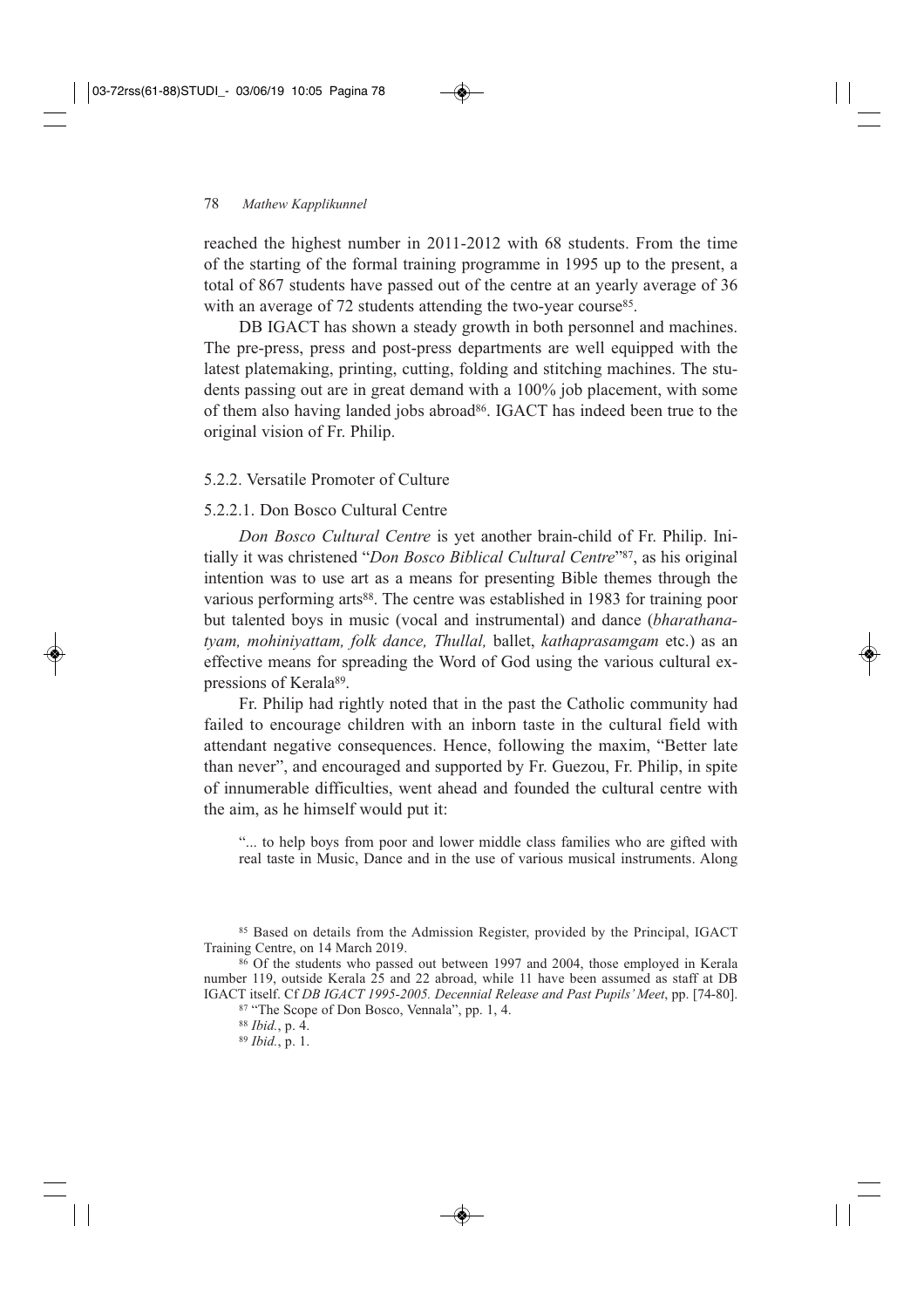with their school studies they are given training in various forms of dances, music and the use of various musical instruments"90.

Fr. Philip was in the habit of asserting that the Cultural Centre has a unique scope, viz. to train boys in the various performing arts and form them into different cultural troupes for presenting Biblical themes to the public. "The ultimate aim of this centre", he was quick to explain, "may be put as[:] we help the poor boys to develop their God-given talents, so too we make use of their services to spread the Word of God by staging Biblical themes to the public"91.

This Centre was envisaged as a unique institution with the youngsters being offered an academic education concomitant with their cultural training. As such, both branches of studies would be accorded equal importance. Boys from poor and middle class families with inborn talents for music, dance and gifted to play the various musical instruments were selected from classes V, VI and VII and kept as boarders at the Centre while they attended a nearby school. Along with their academic studies, they were also given the opportunity to learn the classical forms of dance like *bharathanatyam*, *kuchipudy*, *mohiniyattam* etc., as well as the classical forms of music like the carnatic, and classical instruments like the violin, *mruthangam* etc. from professional teachers. Understandably, the boys had to be of above-average intelligence so that they could manage well both their academic studies and cultural training. The duration of the course extended up to the completion of class  $X^{92}$ .

In the register of admissions of the centre 568 boys were admitted from 1985 till 2014. In 1985 there were 26 boys, which included also those from previous years. The highest number reached was 42 in 2001. It should further be recalled that at a time there would be three to five batches of boys at the centre93.

In keeping with the distinctive scope of the institution, the daily routine was unlike the one in other Salesian boardings or orphanages. Every day after the Holy Eucharist the boys would have half an hour of yoga practice as a help to keep their bodies agile and supple and had the added advantage of guaranteeing good health, an indispensable asset for practicing the various cultural arts. Classes in the different branches of culture were held on Saturdays and Sundays in addition to three weekday evenings. Moreover, every evening,

<sup>90</sup> "Write up", p. 3.

<sup>91</sup> *Ibid.*, pp. 3-4.

<sup>92</sup> "The Scope of Don Bosco, Vennala", pp. 2-3.

<sup>93</sup> HA Vennala, Register of Admissions to the Cultural Centre from 1985 to 2014.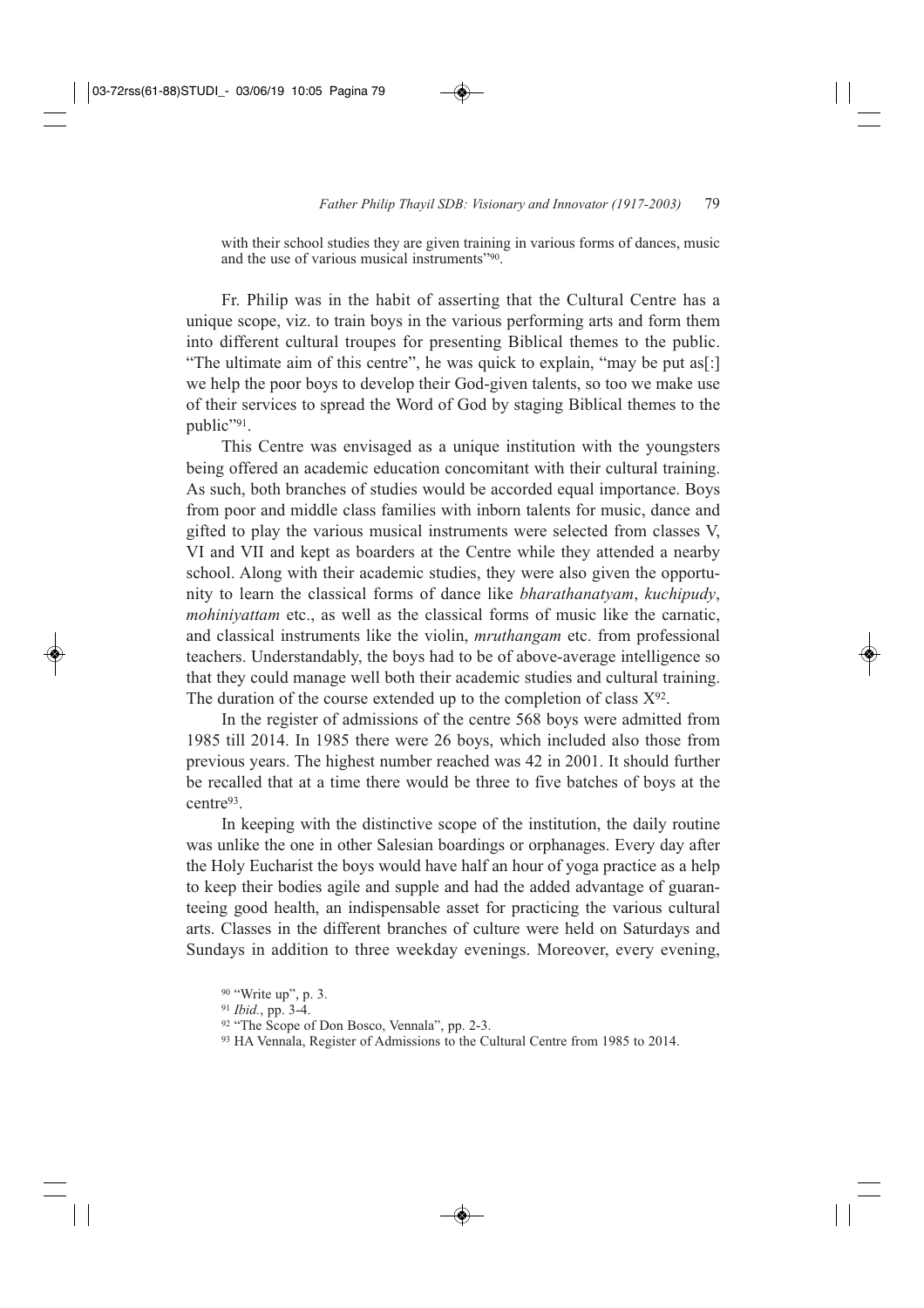after supper, it was obligatory to devote half an hour to the practice of the different cultural expressions. To create a taste for and develop their poetic talent, the poetry section of the *Children's Bible* was read at meals' time94.

In order to realize its specific goals, the Centre was in a position to offer accommodation to more than 100 boys, with sufficient space also for a dance hall, a music hall, and a recording studio. The Centre had at its disposal an auditorium with a seating capacity of more than 2000 on the fifth floor of the press building to stage various Biblical programmes for the public<sup>95</sup>.

The effectiveness of the method followed in the Centre has been proved by the results obtained. Reading and listening to the part in verse of the *Children's Bible* served to nurture their flair for poetry, and many of the boys did prove themselves capable of writing poetry and have also won prizes in school competitions. A number of past pupils have fared well after leaving the institution, winning prizes in dance at State level inter-college competitions; others have taught music in their villages or in cities96. Some have also made music their profession as organists, violinists, singers and composers, with the more prominent among them being Wilson K.X., Sangeeth Thomas, Joby K. John, Nelson Peter, Alex A. and Sabu P.S. Joby K. John was the winner of the coveted Idea Star Singer reality show97.

Among the various scopes of the Cultural Centre, Fr. Philip also wanted to foster vocations to the priesthood of talented boys so that in due course there would be artistically competent priests, who in later life, would uphold the ideals he was trying to promote. This was a priority for him while recruiting boys. As a result, the Cultural Centre has provided vocations to the Salesian Congregation and to the Church in general. Today, of those who joined different seminaries, there are five diocesan priests (Ernakulam - 3, Gorakpur - 1, Irinjalakuda - 1) and two students of theology from the Diocese of Thamarassery; two religious priests and ten Salesians (5 priests, 4 students of theology and 1 in temporary vows)<sup>98</sup>. This must indeed be considered a singular achievement by any reckoning.

However, being a person who thought out of the box, Fr. Philip had to deal with misunderstandings and criticisms even from among his Salesian confreres regarding the organization and the general running of the house.

<sup>94 &</sup>quot;The Scope of Don Bosco, Vennala", p. 3.

<sup>95</sup> *Ibid.*, p. 4.

<sup>96</sup> *Ibid.*, p. 3.

<sup>97</sup> Information provided orally by Fr. Mathew Thonikuzhiyil, the present Provincial of INK, who has been several years on the staff of the Cultural Centre, also as Rector of the community.

<sup>98</sup> HA Vennala, Register of Admissions...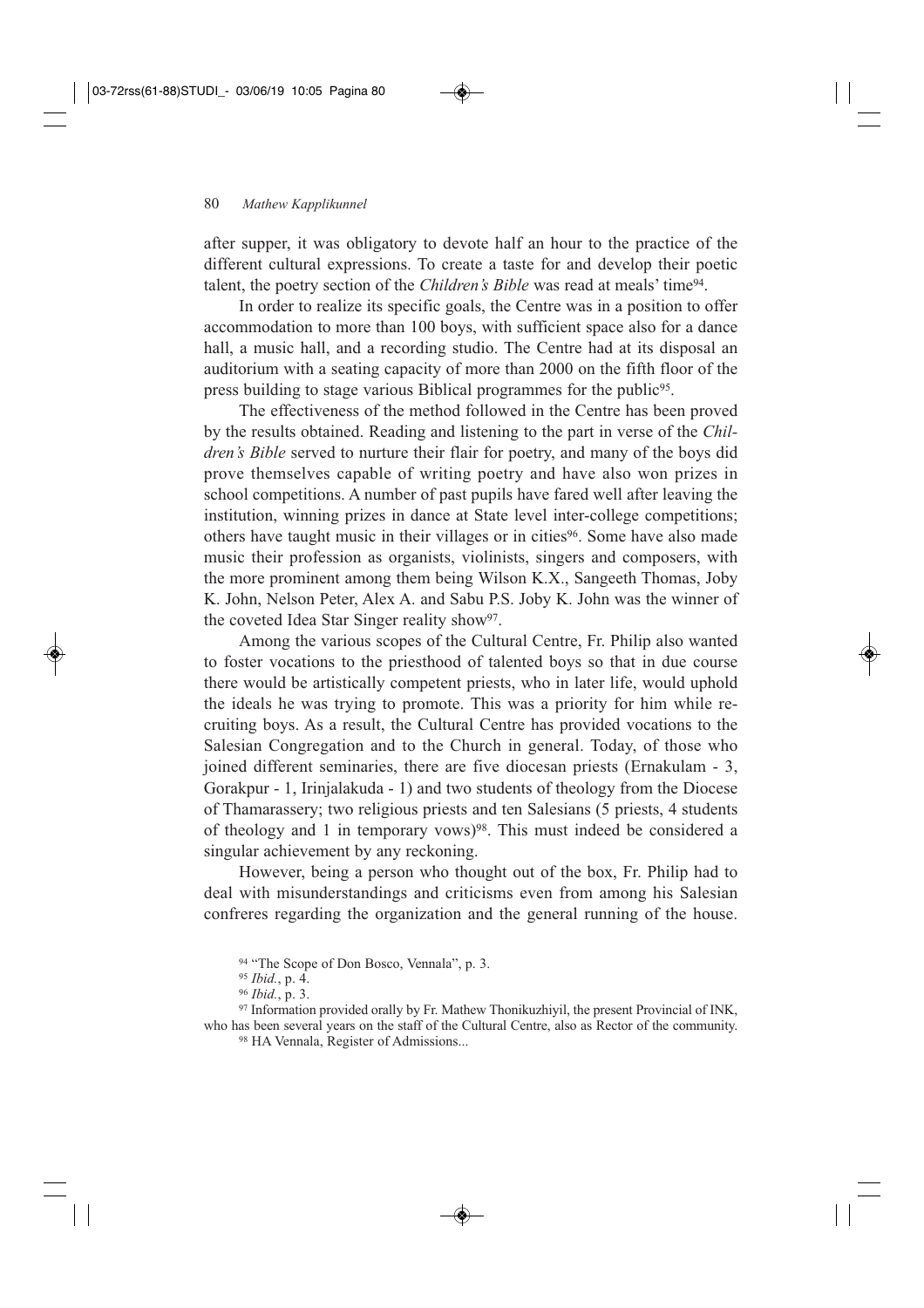Some of them failed to understand that this institution, unique in its scope of training a special category of boys to fine-tune their God-given cultural talents, had to be organized differently from the "regular" Salesian institutions<sup>99</sup>.

### 5.2.2.2. Cultural Troupe

At the Cultural Centre, Fr. Philip built up a cultural troupe with boys who were trained well in Indian classical dances and music to give public performances both within the campus and outside it. The programmes inside the campus were held in the auditorium, while for those outside the cultural troupe would accompany by bus the mobile film and library unit on its tours, and give performances based on Biblical themes through the medium of dance and music<sup>100</sup>. The cultural troupe of the Centre received the approval even of All India Radio, to which they contributed regular programmes<sup>101</sup>.

### 5.2.3. Enthusiast of Media and Communication

### 5.2.3.1. Mobile Library & Film Unit

From 1984 the Cultural Centre had a bus for the mobile film unit with a 16 mm projector and a mobile library, which used to be also accompanied by the mobile cultural troupe as mentioned above. The bus was fitted with a special body, with due exemption from the proper authorities102. The mobile unit was begun with the scope of visiting the parishes and schools in Kerala in order to promote scientific and technological knowledge, as well as to spread the Christian message.

The first trip of the mobile library was inaugurated and flagged off by Bishop Dr Joseph Kureethara, in a solemn function at the Santa Cruz Basilica grounds, Fort Cochin, on 2nd October 1989103.

Presenting his project of the mobile film and library unit to Fr. Lodovico Zanella, a prospective sponsor in Turin, Fr. Philip explained his *modus*

<sup>100</sup> HA Vennala, Thayil. Letter *Philip Thayil – Lodovico Zanella*, Palluruthy 23 January 1990. <sup>101</sup> "The Scope of Don Bosco, Vennala", p. 3.

The cultural troupe was active in the initial years of the institution. Later on it was stopped due to practical difficulties. The boys were not able to cope with the task as they were at the same time also continuing their school curriculum.

<sup>102</sup> "Write up", p. 1.; PAINK G 44 a/2. Correspondence with the Provincial office (1981-1990): letter *Philip Thayil – Vice-provincial*, Vennala 4 May 1984; letter *Provincial – Philip Thayil*, Bangalore 23 May 1984.

<sup>103</sup> [ANONYMOUS], *Madhyamangal phalaprathamakanam* [Media should be fruitful] in *Deepika*, 3 October 1989, p. 7.

<sup>99</sup> *Ibid.*, p. 5.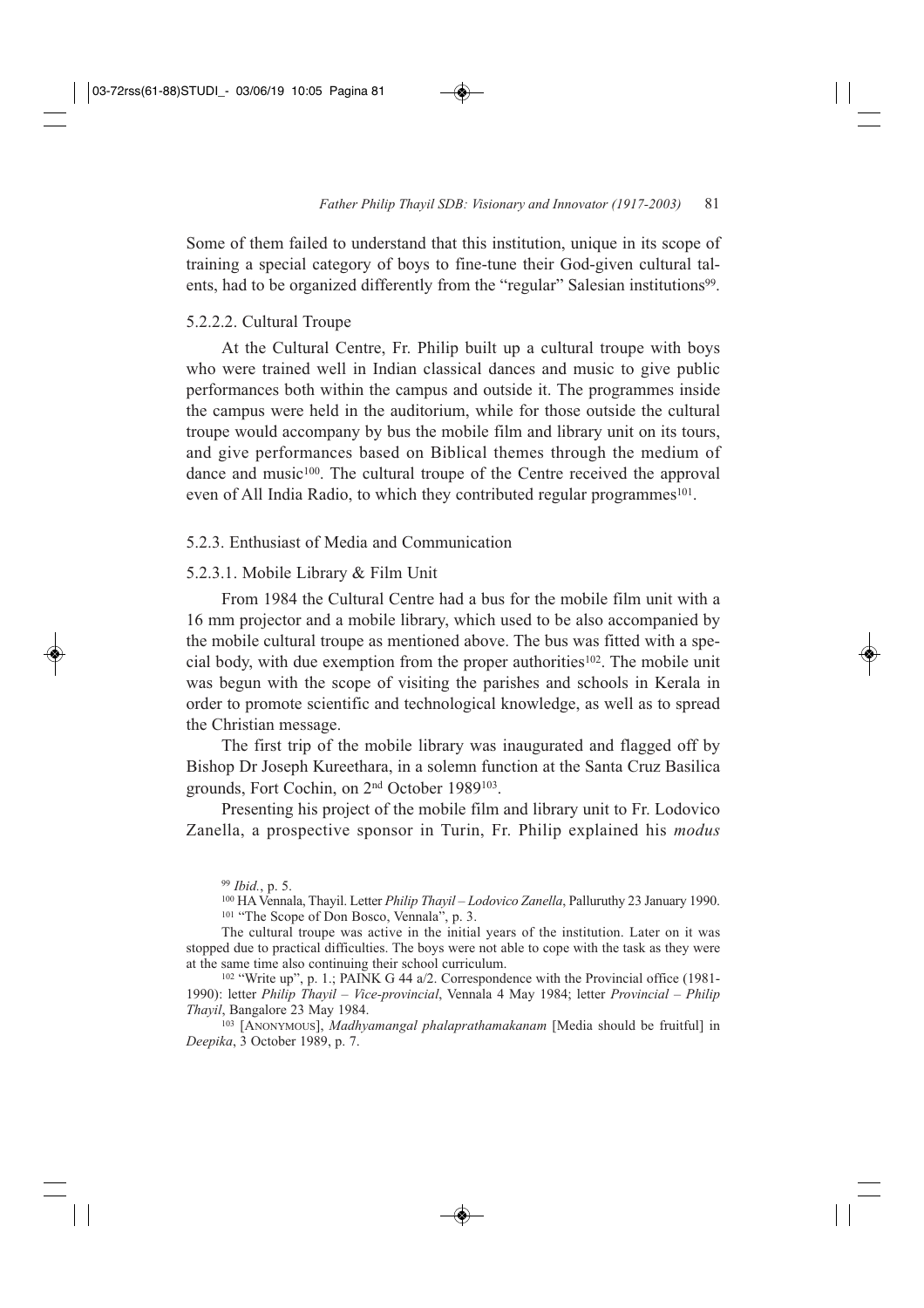*operandi*. He would go to a central place and stay there for a week, showing religious movies in the neighbouring parishes, schools, etc. and lending out books from the mobile library to children. At the end of the week he would collect back the books and proceed to the next place on his list<sup>104</sup>.

Fr. Philip started this venture by screening two movies – *Life of Christ* and *Life of St Thomas*. The movie on St Thomas contributed much to spread knowledge of the context in which St Thomas carried out his evangelization work and to promote the ancient tradition of the St Thomas Christians who follow the Syrian liturgical rite.

In 1989, with the help of his benefactors, he paid an advance of Rs. 88,500 for four more films – *Lourdu Matha*, *St Paul*, *Fr. Damian* and *Sankarabharanam* (a commercial movie on classical music)<sup>105</sup>. By the following year, he also had a five-seater Standard van for carrying audio-visual equipment and books for the mobile library<sup>106</sup>.

The initiative of the mobile film unit was highly appreciated by everyone who had the opportunity to watch the movies screened by Fr. Philip. The responses he received were very positive. The parish priests and heads of institutions, where the movies were screened, hailed the initiative and acknowledged that spreading the Christian message through such media was an effective method for strengthening the faith of the people. One of them, Fr. Thomas Payyappilly, Matha Nagar Church, Cochin, stated on 20 September 1992:

"The movie «*St Thomas*» helped the people of this parish who saw it, to ascend a step higher in their faith, while the film «*Kadinte makkal*» [*Children of the Forest*] was instrumental in creating social consciousness. The parishioners enjoyed both these movies, which imparted to them also knowledge and a deeper faith in Jesus"<sup>107</sup>.

<sup>104</sup> HA Vennala, Thayil. Letter *Philip Thayil – Lodovico Zanella*, Palluruthy 23 January 1990.

<sup>105</sup> HA Vennala, Thayil. Receipt from Baby George dated 5 December 1989. The multicolour 16 mm film "*Life of Christ*" was sponsored by A.K.P. Metals at the cost of Rs. 25,000. "Write up", p. 4.

<sup>106</sup> HA Vennala, Thayil. Cf "Application for a permit in respect of contract carriage to be regularly so used", dated 20 August 1990.

<sup>107</sup> HA Vennala, Thayil. Among his files Fr. Philip has preserved a register with the feedback from the places where he conducted his shows. The register contains 26 entries between the years 1989-1994.

When Fr. Philip was transferred in 1989 the film unit also was shifted to Palluruthy, from where it continued to operate. After a few years the service was discontinued.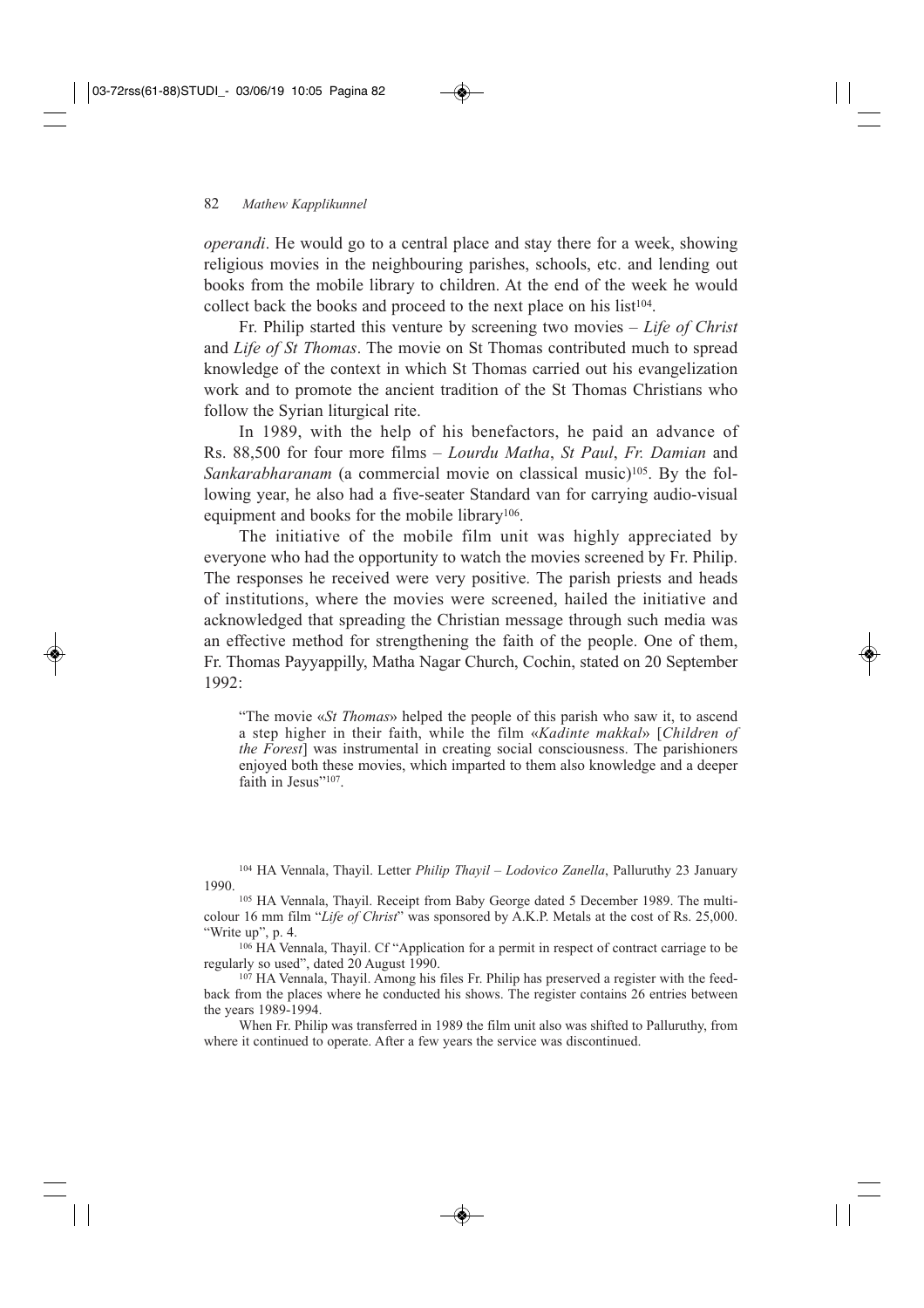### 5.2.3.2. Utilization of Modern Technology

Fr. Philip valued not only classical art forms, but was equally appreciative of the immense potentiality for doing good of the modern means of communication. Hence, he was quick to adopt and integrate these into his evangelization methods.

While at Palluruthy, he started producing audio cassettes on Biblical themes. In the beginning the recordings were done in well-equipped commercial studios. But ever the creative innovator, Fr. Philip drew up plans for a small recording studio of his own at Don Bosco Palluruthy, which, however did not receive the approval of the house council<sup>108</sup>. His vision became a reality later at Vennala, where today the studio produces world-class videos and other programmes.

Another of Fr. Philip's aspirations was to bring out a feature film on Don Bosco. To this end, professionals from the film world were contacted and negotiations were initiated with Mr. Sivan, a noted Malayalam film director. Fr. Philip's plan was to produce a 16 mm movie for the use of his mobile unit. Mr. Sivan who was chosen to direct the movie suggested instead to go in for a 35 mm film on the early life of Don Bosco. On 23rd August 1992 the Provincial Council approved the project, with the recommendation to Fr. Philip that he should do the needful for an early realization of the project $109$ .

The production of the film started in 1993 and was completed the same year. The film, *Johnny*, was directed by Sangeeth Sivan and the cinematography was by Santhosh Sivan. It was of such excellent quality that it bagged the Best Children's Film Award and the Critics' Award in 1994. Later on, Fr. Philip got a 16 mm print of the same prepared for his mobile unit<sup>110</sup>.

### 5.2.4. Organic Farming

Fr. Philip's innovative spirit made him wade also into farming. Long before organic farming became popular or even much talked of, Fr. Philip had a flourishing garden at a height of 70 feet on the terrace of the sixth floor of the press building. There he cultivated a variety of vegetables and fruits: drum-sticks, lemons, papayas, banana trees, bitter-gourd, snake-gourds,

<sup>108</sup> "Write up", p. 4.

<sup>109</sup> PAINK F 90 f/2. Letter *Thomas Myladoor – Philip Thayil*, Bangalore 19 September 1992.

<sup>110</sup> Prince PUTHANANGADY, *Fr. Philip and Film Johnny* in *Silver Jubilee Souvenir '08*. Kochi, Don Bosco Vennala 2008, p. 54.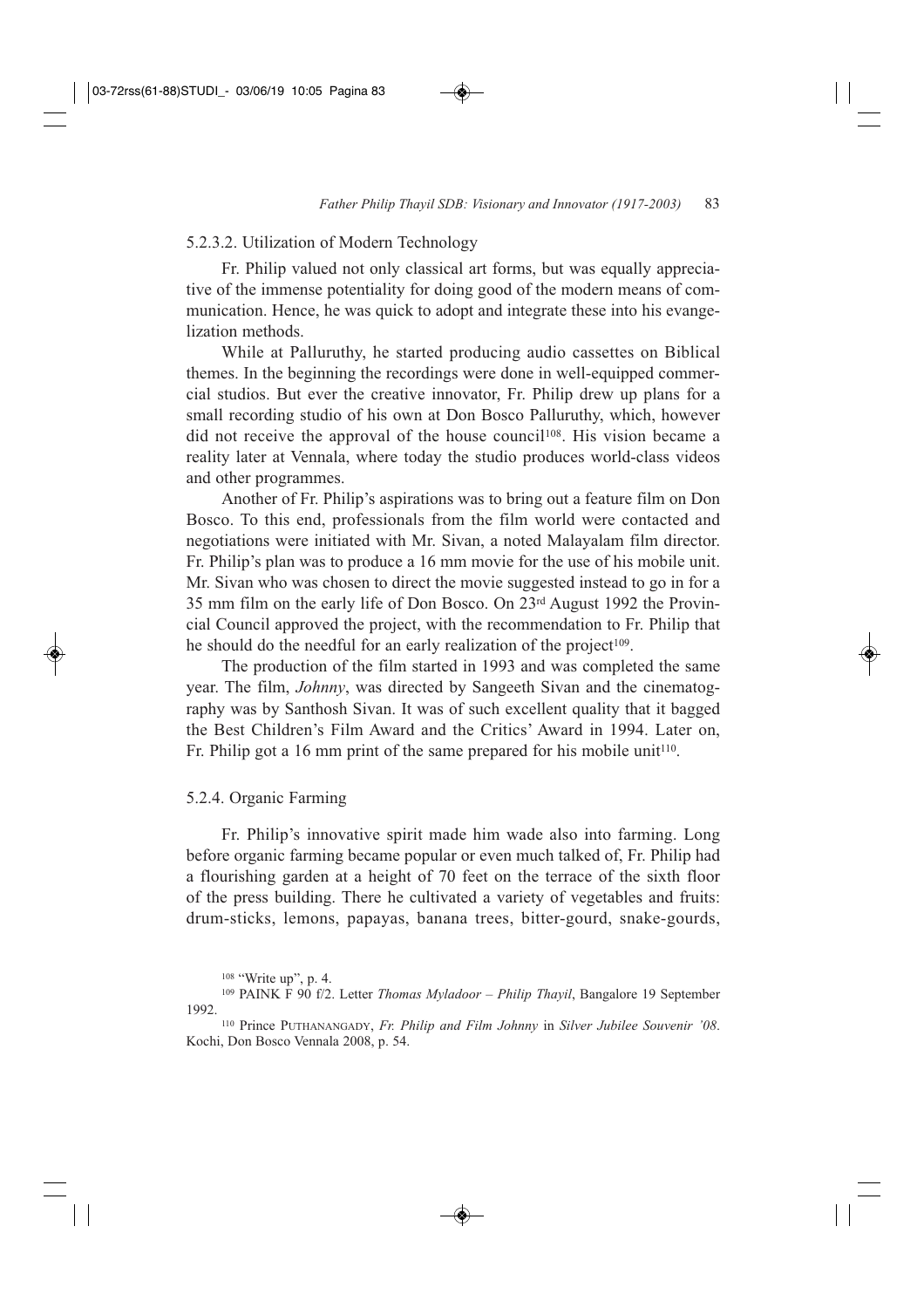ladies-fingers and beans without the use of large quantities of conventional fertilizers and pesticides.

Already while constructing the building, provisions were made for the vegetable garden on the terrace by making beds, ducts and channels with bricks and mortar. Soil brought from outside was purified of pollutants and used to fill in the beds. The soil was fertilized with bio-fertilizers such as cow-dung and compost. Special arrangements were made to water the plants by sending the water from an overhead tank directly to the plants through a system of pipes<sup>111</sup>. Occasionally he also used a particular type of chemical fertilizer, which he opined was good for stimulating the growth of the plants and thus providing a better yield.

### **6. An Assessment**

Already as an aspirant and a young religious Philip Thayil was endowed with those qualities required to make him a good religious and priest. Though rather advanced in years, at the time of admission to the novitiate and all through the course of his initial formation he was judged to be intelligent and possessing of a practical sense, docile and well-disposed, service-minded and self-sacrificing, a humble worker possessing a solid piety who went about his tasks with the required level of seriousness<sup>112</sup>. These characteristics, resulting from his family background and training till the age of 29 as well as from his formative years as a Salesian, undoubtedly contributed to forging his personality and making him the person he became.

What is striking about Fr. Philip Thayil is that though a person without high academic qualifications (his academic qualification was just SSLC), and without any special talents (he was not a speaker, writer, poet, musician or artist by any standard), he was daring enough to dream dreams à la Don Bosco whom he admired, loved and tried to imitate. He believed and proved through his creative initiatives that poor, talented (and even the not so talented) kids could be imparted skills and trained to be masters of their trade *ad maiorem Dei gloriam*.

<sup>111</sup> K. P. NAIR, *Uyarangalile pachakkarithottam* [Vegetable Garden on the Heights], in "Mathrubhumi", 11 January 1988. The author who featured the article was a member of the Farm Information Bureau, Ernakulam.

<sup>112</sup> PAINK F 90 f/2. Cf Assessment and admission reports of the various stages of formation.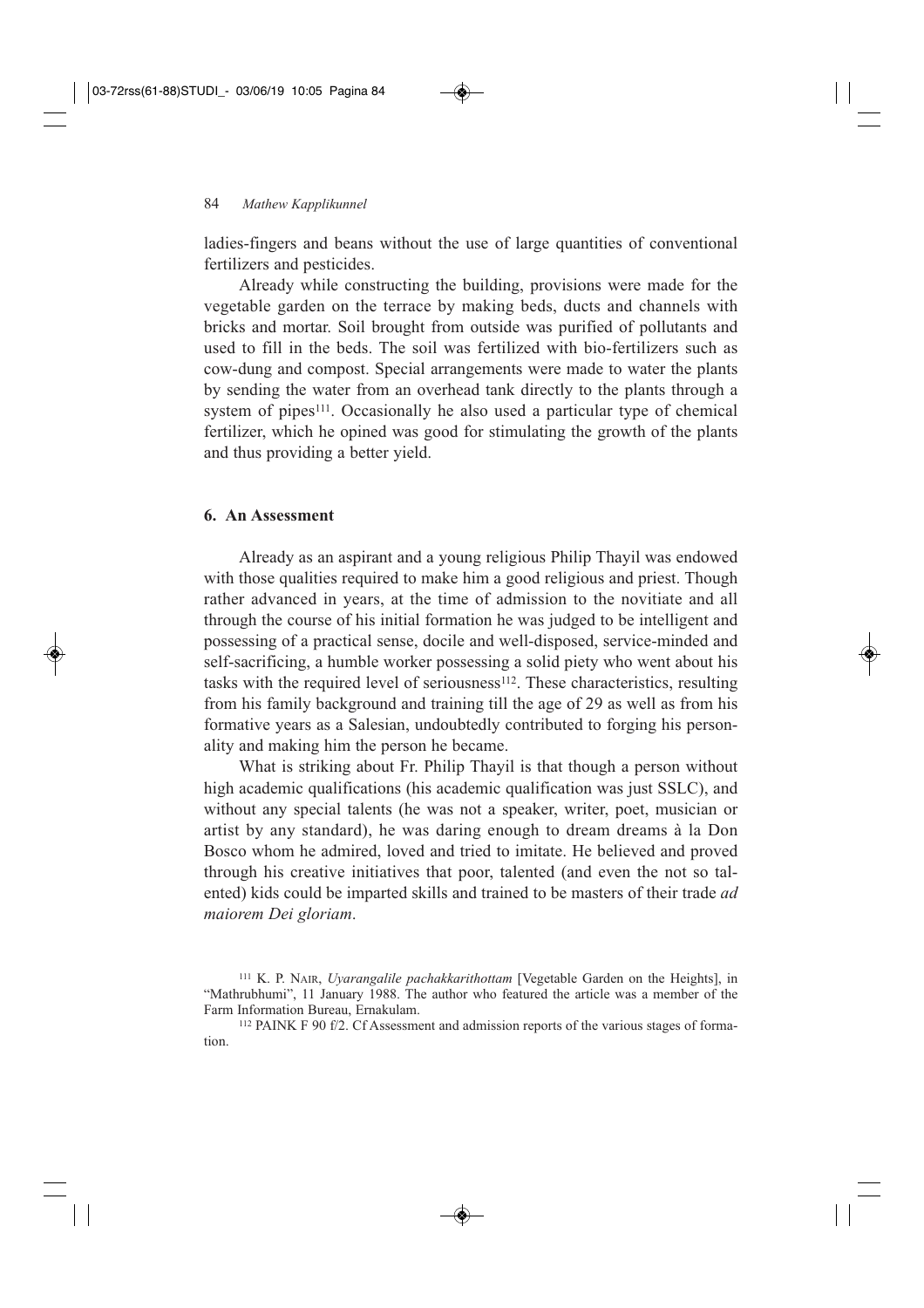He had evidently assimilated the pastoral zeal of Don Bosco and imitated him in his creative efforts for the education of the young and for the cultural elevation of the Catholics through the diffusion of good literature. In this he involved a broad section of the people – parish priests of all the three rites, religious sisters, teachers, factory workers including non-Christians, for the distribution and sale of his books. With his contributions to the rural libraries, he was also able to evoke the sympathy and good will of people in general and that irrespective of religious or political affiliations.

Fr. Philip's aim in teaching music and art was not merely to develop the boys' talents or to provide them with a means of livelihood. Instead, it was primarily aimed at spreading the Good News of the Gospel. In the Kerala culture only in the Hindu context religious themes were rendered through the classical forms of performing arts. Fr. Philip was sadly aware that the Catholic community had failed to promote indigenous classical art forms, which though once associated with specific caste groups, were during his time, no more bound by caste or community barriers. He grasped that the Word of God need not only be proclaimed through preaching and writing, but could be presented more attractively and in a more compelling manner through the visual arts. Likewise, he was convinced that poetry lends itself to recitation and memorization more easily than prose. Hence he brought out the *Children's Bible* and *Kindergarten Bible* in verse, with the additional advantage of giving the boys a taste of poetry and preparing them even to compose poems. In this context, it is pertinent to recall that the original name of the institution was "*Don Bosco Biblical Cultural Centre*" with an obvious reference to its intended finality of evangelization through the performing arts.

Fr. Philip was one who trod unbeaten paths. His incisive and innovative approach in the fulfilment of the Salesian mission is evident in the types of apostolate he ventured into on behalf of poor youth. He did not just replicate traditional apostolates and try to realize them through the tried and tested means. Instead, he envisaged novel ways in which he could reach out to a larger section of people. The Cultural Centre envisioned by him was unique in every respect. There was not the like of it anywhere. It was meant for poor Catholic boys, it was meant for boarders who pursued their cultural training along with their school curriculum, and as and when they mastered the arts, they would lend their talents and skills for presenting Bible themes as a means of evangelization.

Founding or managing a publication centre is not in any way a novelty. But Fr. Philip showed his innovative spirit on the one hand by coupling it with imparting training in printing technology, and on the other by the strate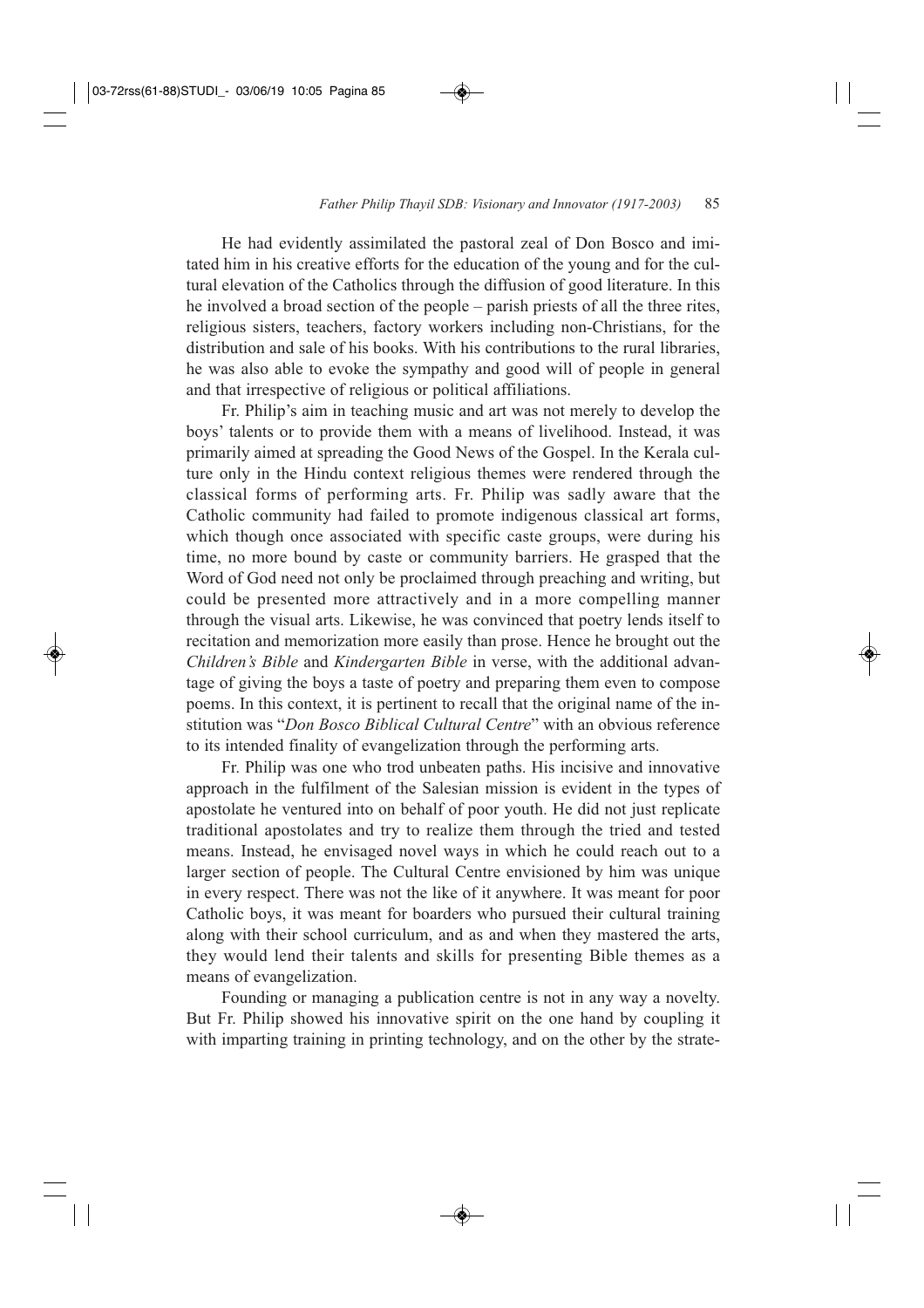gies he adopted for marketing the books. In fact two points of his strategy to sell books are quite striking: involving a whole lot of people (priests, religious, teachers, factory workers, bookstalls etc.) in their sale and devising a system whereby families could purchase the books without it becoming a financial burden on them through the 24-month easy instalment scheme which he devised. He was also quite "aggressive" in his marketing technique and often, like Don Bosco, "raced ahead to the point of temerity" to provide beneficial reading materials especially for ensuring the good of the young. He also seemed to have taken advantage of the natural reluctance of people to return the books he had persuaded them to accept with the aim of selling them, without actually making a serious effort to have them sold! Further, his "mobile" cultural troupe, mobile film unit and mobile library were incisive methods for communicating the Gospel message. His was in fact a threepronged approach – spreading good literature, having a publication centre to supply the required literature and a press to print them.

Some of his publications like *The Children's Bible* and the *Kindergarten Bible*, meant to be ready-made material for presenting the Word of God through the medium of the performing arts, were nothing short of the exceptional and the result of a unique approach to the propagation of the Gospel.

The feedback he got about his mobile film unit and the gift of books to public libraries demonstrates the impact he had on the people and on society. The religious movies, like for instance the one on St. Thomas, which he projected were well received by the public on account also of their cultural and faith content. Through the donation of books to public libraries, Fr. Philip was able to gain the goodwill and sympathy of many and to establish friendly relations with people of other faiths.

Fr. Philip was an indefatigable worker. Years of hard work in the ambit of the family had prepared him to engage himself in any kind of work, however hard or difficult. It was this spirit of industry and tireless work, which gave him the energy and enthusiasm to go from one project to another. No one with a lesser faith or a lesser passion for the young would venture into so many enterprises as did Fr. Philip. Setting up a press and equipping it, organizing a mobile unit of films and books, constructing a sound-recording studio, preparing audio-cassettes, venturing into the production of a commercial feature film and founding a residential cultural centre which by its very nature called for the mobilization of huge funds, must all be attributed to a holy obsession. All this is particularly remarkable when seen from the fact of his having realized them without having the advantage of an exalted position within the ambit of the Congregation, and quite on his own and that too often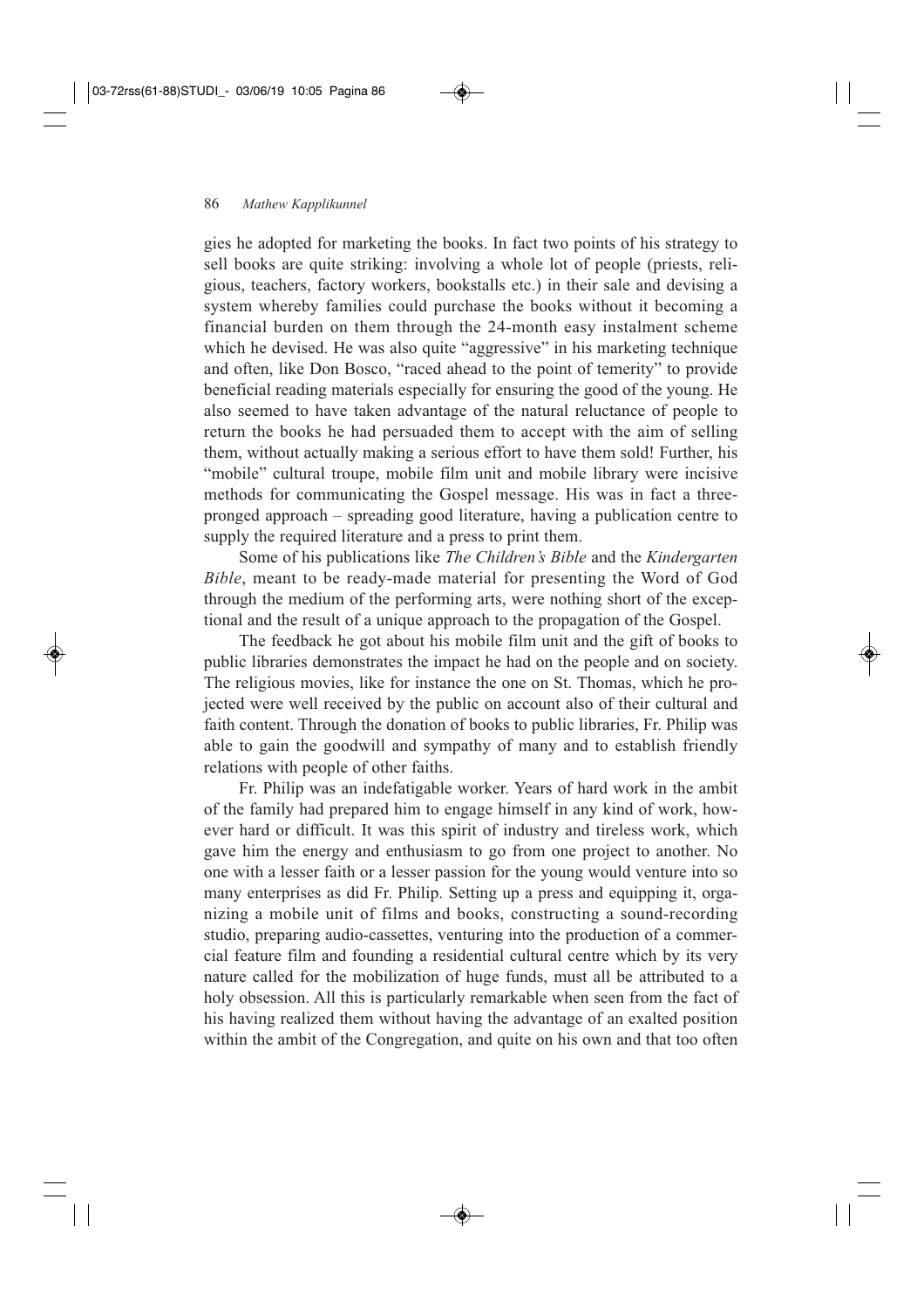in the face of criticism. For Fr. Philip it was not just a question of having innovative ideas, but being passionately committed and gritty enough to have them implemented.

As in all such cases there were also some reliable friends who believed in him and shared his vision. One such was Fr. Guezou, who with his French benefactors especially Mr. Leon Duhayon<sup>113</sup>, was a reliable support, particularly in seeking the necessary funds for the realization of his many projects. Still Fr. Philip must be credited with having garnered financial support from diverse sources by knocking confidently on every possible door – benefactors, superiors (Provincial, Rector Major, ecclesiastics), mission procures, funding agencies, governments and his own friends and relatives. He also tried his best to get tax exemptions and to have customs duties waived or slashed on imported machinery. He was also persevering and persistent in getting permissions from government authorities.

Having had an experience of the life in the world before opting for religious life, he knew the value of money and so proved himself to be sparing and calculating in its use, be it for the projects, for himself or for others. He was also in the habit of personally supervising the construction works in order to economise and to avoid unnecessary spending, even if it meant criticism and of his being accused of a lack of generosity or of wanting in trust in others. Some were also in the habit of saying that he trusted more his lay collaborators than the confreres and that even to the extent of employing them to look after the boarders<sup>114</sup>. There were also complaints from some of the parents that the boarders were not looked after well enough, especially since the food served them did not appear to be wholesome115. However, like anyone called to be a protagonist, he brushed aside these remarks and moved ahead with trust in God and trusting his own religious instincts.

<sup>113</sup> Leon Duhayon, born at Roubaix in France, was technical director of a wool factory and member of Vincent de Paul Society in Roubaix parish. He became a great friend and benefactor of Fr. Guezou personally and by involving individuals and organizations in France in his charitable initiatives in India. He was so committed to Fr. Guezou's missionary and humanitarian works that he once mortgaged his own house and another time sold his holiday house in the Alps to help him. Cf M. A. KANAGA, *A Man Without Frontiers...*, pp. 169-183.

<sup>114</sup> HA Vennala, Thayil. Letter *James A.P – Provincial*, Vennala 9 May 1989. James was a cleric doing studies.

<sup>115</sup> *Ibid.* Letter *M.T. Joseph – Provincial*, Rajapuram 30 September 1989. Mr Joseph was the parent of one of the boys.